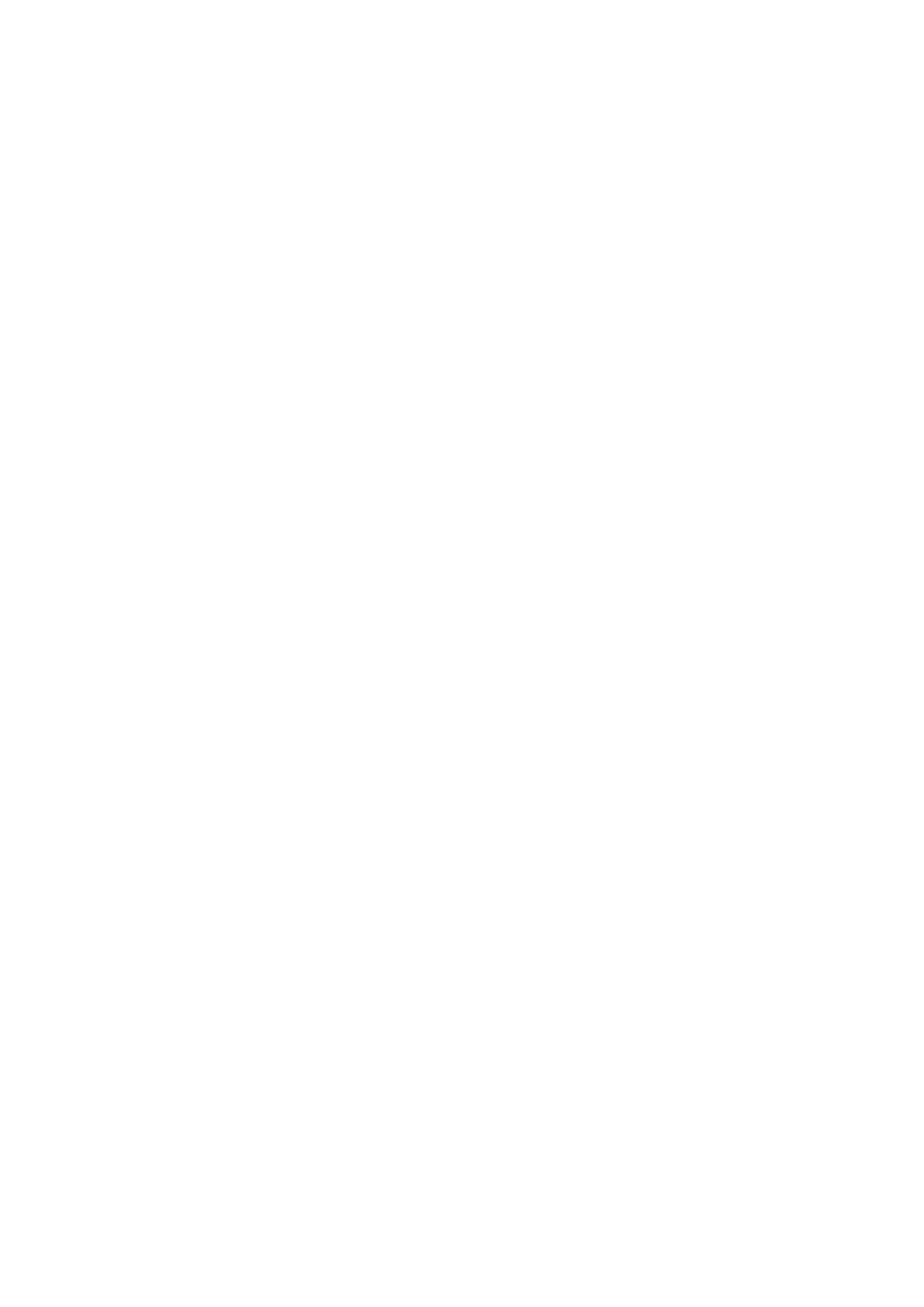## 1. Introduction.

The following equation

$$
\partial_t \tilde{\Theta}(\psi) - \nabla \cdot K_w(\Theta(\psi)) \nabla(\psi + z) = 0, \tag{1.1}
$$

models the flow of a wetting fluid, mainly water, in the underground surface, hence in an unsaturated medium, see L.A. Richards [14] for the introduction of this type of models. In opposite to Darcy's or Brinkman's systems (see [13] for all these models), this equation which is derived by combining Darcy's generalized equation with the mass conservation law is highly nonlinear: This follows from the fact that, due to the presence of air above the surface, the porous medium is only partially saturated with water. The unknown  $\psi$  is the difference between the pressure of water and the atmospherical pressure.

This equation is usually provided with Dirichlet or Neuman type boundary conditions. Indeed, Neumann boundary conditions on the underground part of the boundary are linked to the draining of water outside of the domain and Dirichlet boundary conditions on the surface are introduced to take into account the rain. However, when the porous media can no longer absorb the rainwater that falls, the upper surface ot the domain allows to exfiltration and infiltration. In other words, the upper surface is divided into a saturated and unsaturated zone. We assume that the re-infiltration process is negligible. This leads to variational inequalities of the following type :

$$
-\psi \geq 0, \qquad \mathbf{v}(\psi) \cdot \mathbf{n} \geq \mathbf{v}_r \cdot \mathbf{n}, \qquad \psi(\mathbf{v}(\psi) \cdot \mathbf{n} - \mathbf{v}_r \cdot \mathbf{n}) = 0, \tag{1.2}
$$

where  $v(\psi)$  is the flux

$$
\mathbf{v}(\psi) = -K_w(\Theta(\psi))\nabla(\psi + z). \tag{1.3}
$$

Here, **n** stands for the unit normal vector to the surface and  $v_r$  for a given rain fall rate. We refer to the thesis of H. Berninger [4] for the full derivation of this model from hydrology laws and more specifically to [4, Section 1.5] for the derivation of the boundary inequalities  $(1.2).$ 

It is not so easy to give a mathematical sense to the system  $(1.1)-(1.2)$ . As standard, the key argument for the analysis of problem (1.1) is to use Kirchhoff's change of unknowns. Indeed, after this transformation, the new equation fits the general framework proposed in [1] (see also [6] for the analysis of a different model). Thus, the existence and uniqueness of a solution to this equation when provided with appropriate linear initial and boundary conditions can be derived from standard arguments. In order to handle the inequality in (1.2), we again use a variational formulation. We refer to [2] for a first analysis of very similar systems, see also [5]. In this paper, we prove that problem  $(1.1) - (1.2)$  is well-posed when the coefficients and the data are smooth enough but without any other restriction.

The discretization of problem (1.1) has been proposed and/or studied in many papers when provided with standard boundary conditions, see [7], [12], [15], [17] and [18] and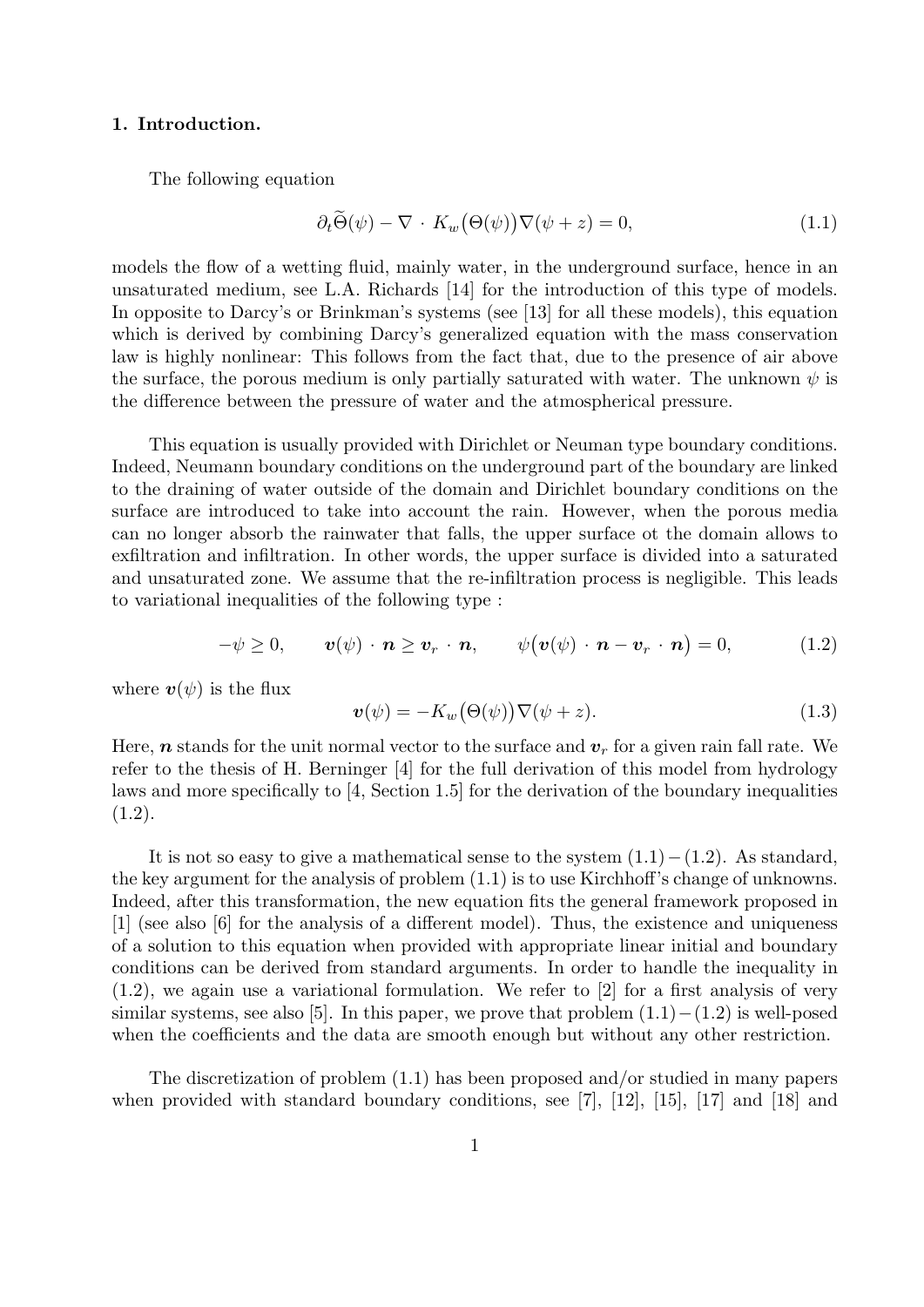also [16] for a more general equation, however it seems that it has not been treated when provided with the boundary inequality (1.2). We propose here a discretization of system  $(1.1) - (1.2)$ , in two steps:

(i) We first use the Euler's implicit scheme to build a time semi-discrete problem, where one of the nonlinear terms is treated in an explicit way for simplicity;

(ii) We then construct a fully discrete problem that relies on the Galerkin method and finite elements in the spatial domain.

In both cases, we prove that the corresponding variational problem is well-posed.

To conclude, we prove that the solution of this discrete problem converges to a solution of the continuous one when the discretization parameters tend to zero. This makes complete our existence result, since no restrictive condition is needed here.

The outline of the paper is as follows.

• In Section 2, we present the variational formulation of the full system and investigate its wellposedness in appropriate Sobolev spaces.

• Section 3 is devoted to the description of the time semi-discrete problem and of the fully discrete problem. We check their well-posedness.

• In Section 4, we investigate the convergence of the solution of the discrete problem towards a solution of the continuous one.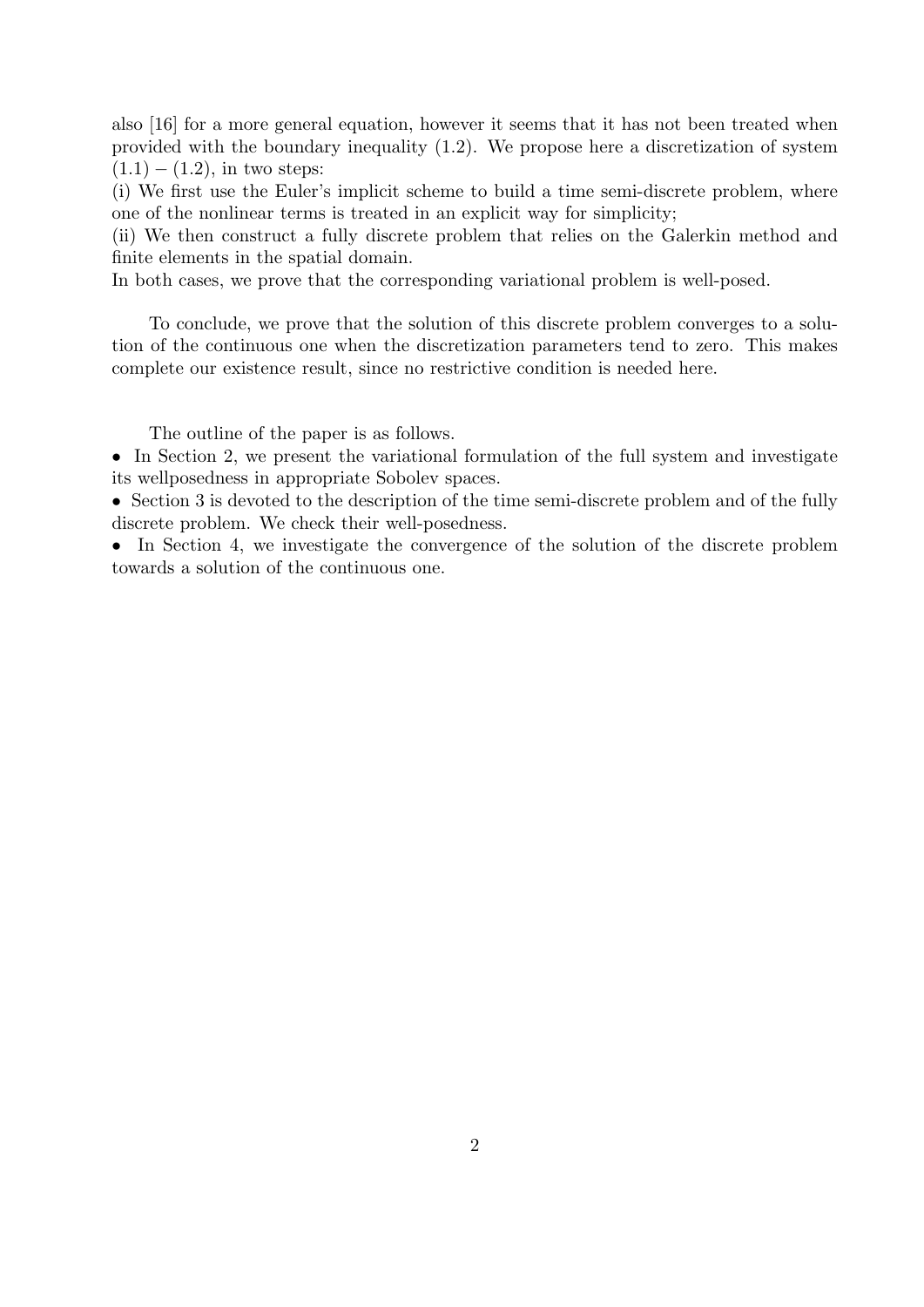#### 2. The continuous problem and its well-posedness.

Let  $\Omega$  be a bounded connected open set in  $\mathbb{R}^d$ ,  $d=2$  or 3, with a Lipschitz-continuous boundary  $\partial\Omega$ , and let n denote the unit outward normal vector to  $\Omega$  on  $\partial\Omega$ . We assume that  $\partial\Omega$  admits a partition without overlap into three parts  $\Gamma_B$ ,  $\Gamma_F$ , and  $\Gamma_G$  (these indices mean "bottom", "flux" and "ground", respectively) and that  $\Gamma_B$  has a positive measure. Let also  $T$  be a positive real number.

In order to perform the Kirchhoff's change of unknowns in problem (1.1), we observe that, since the conductivity coefficient  $K_w$  is positive, the mapping:

$$
x \mapsto \mathcal{K}(x) = \int_0^x K_w(\Theta(\xi)) d\xi,
$$

is one-to-one from  $\mathbb R$  into itself. Thus, by setting

$$
u = \mathcal{K}(\psi),
$$
  $b(u) = \Theta \circ \mathcal{K}^{-1}(u),$   $k \circ b(u) = K_w \circ \Theta \circ \mathcal{K}^{-1}(u),$ 

and thanks to an appropriate choice of the function  $\widetilde{\Theta}$ , we derive the equation (more details are given in [3, Remark 2.1] for instance)

$$
\alpha \, \partial_t u + \partial_t b(u) - \nabla \cdot \left( \nabla u + k \circ b(u) \mathbf{e}_z \right) = 0 \quad \text{in } \Omega \times ]0, T[,
$$

where  $-e_z$  stands for the unit vector in the direction of gravity. Moreover, the Kirchhoff's change of unknowns has the further property of preseving the positivity:  $u$  is positive if and only if  $\psi$  is positive, negative if and only if  $\psi$  is negative, So, writing inequation (1.2) in terms of the unknown  $u$  is easy.

As a consequence, from now on, we work with the following system

$$
\begin{cases}\n\alpha \partial_t u + \partial_t b(u) - \nabla \cdot \left( \nabla u + k \circ b(u) e_z \right) = 0 & \text{in } \Omega \times ]0, T[, \\
u = u_B & \text{on } \Gamma_B \times ]0, T[, \\
-(\nabla u + k \circ b(u) e_z) \cdot \mathbf{n} = f_F & \text{on } \Gamma_F \times ]0, T[, \\
u \leq 0, \quad -(\nabla u + k \circ b(u) e_z) \cdot \mathbf{n} \geq \mathbf{q}_r \cdot \mathbf{n}, \\
u (\nabla u + k \circ b(u) e_z + \mathbf{q}_r) \cdot \mathbf{n} = 0 & \text{on } \Gamma_G \times ]0, T[, \\
u|_{t=0} = u_0 & \text{in } \Omega.\n\end{cases} (2.1)
$$

The unknown is now the quantity u. The data are the Dirichlet boundary condition  $u_B$ on  $\Gamma_B$  and the initial condition  $u_0$  on  $\Omega$ , together with the boundary conditions  $f_F$  and  $\mathbf{q}_r$ on the normal component of the flux, with  $f_F$  corresponding to the draining of water and  $q_r$  corresponding to the rain. Finally, the coefficients b and k are supposed to be known,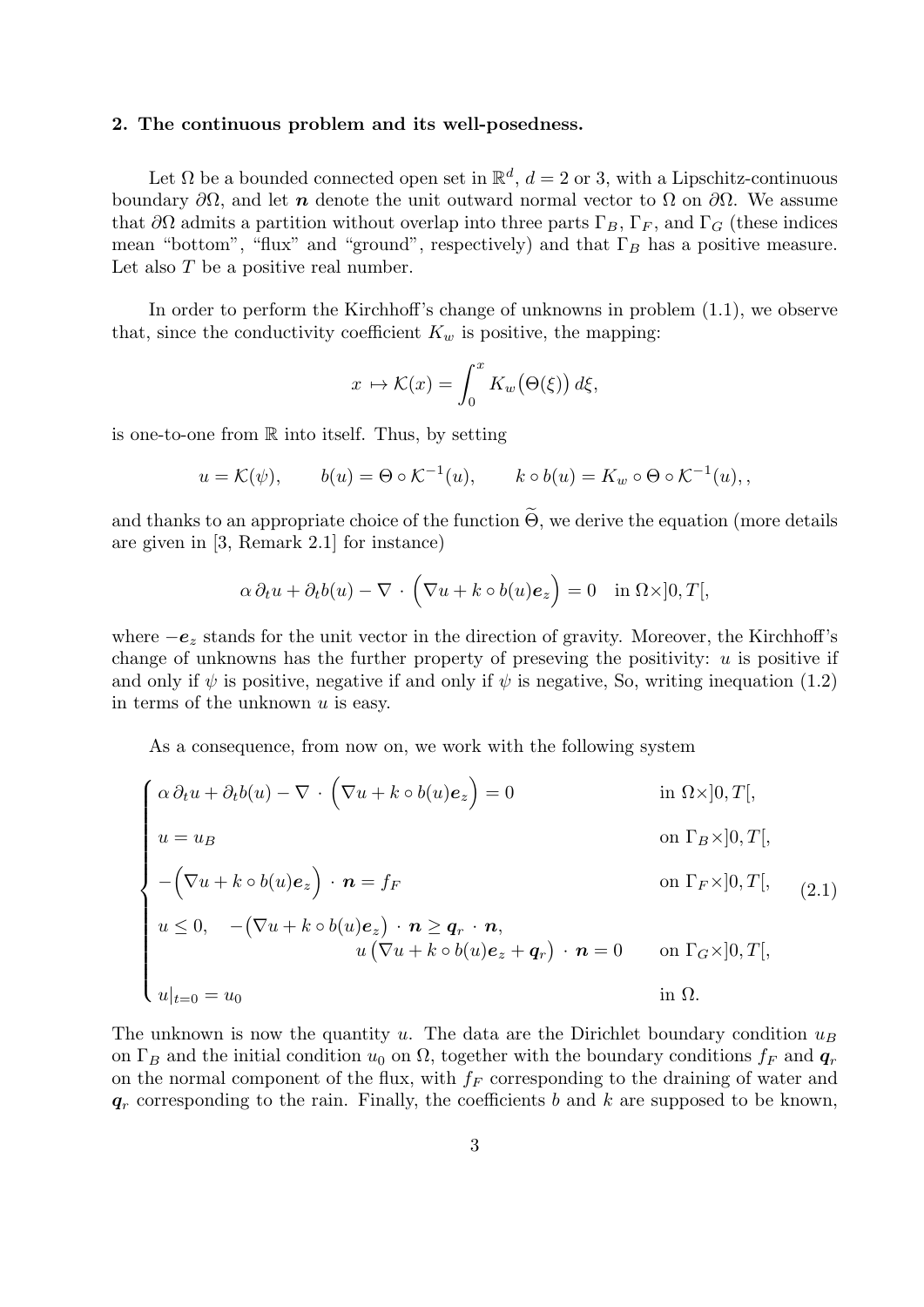while  $\alpha$  is a positive constant. From now on, we assume that the function b is continuously differentiable on  $\mathbb{R}$ , with a bounded and Lipschitz-continuous first derivative  $b'$ , and that the function  $k \circ b$  is continuous, bounded, and uniformly Lipschitz-continuous on  $\mathbb{R}$ .

In what follows, we use the whole scale of Sobolev spaces  $W^{m,p}(\Omega)$ , with  $m \geq 0$  and  $1 \leq p \leq +\infty$ , equipped with the norm  $\|\cdot\|_{W^{m,p}(\Omega)}$  and seminorm  $|\cdot|_{W^{m,p}(\Omega)}$ , with the usual notation  $H^m(\Omega)$  when  $p=2$ . As standard, the range of  $H^1(\Omega)$  by the trace operator on any part  $\Gamma$  of  $\partial\Omega$  is denoted by  $H^{\frac{1}{2}}(\Gamma)$ . For any separable Banach space E equipped with the norm  $\|\cdot\|_E$ , we denote by  $\mathscr{C}^0(0,T;E)$  the space of continuous functions from [0, T] with values in E. For each integer  $m \geq 0$ , we also introduce the space  $H^m(0,T;E)$ as the space of measurable functions on  $[0, T]$  with values in E such that the mappings:  $v \mapsto \|\partial_t^\ell v\|_E, 0 \le \ell \le m$ , are square-integrable on  $]0, T[$ .

To write a variational formulation for the problem, we introduce the time-dependent subset

$$
\mathbb{V}(t) = \{ v \in H^1(\Omega); \, v|_{\Gamma_B} = u_B(\cdot, t) \text{ and } v|_{\Gamma_G} \le 0 \}. \tag{2.2}
$$

It is readily checked that each  $V(t)$  is closed and convex, see [4, Prop. 1.5.5], when u<sub>B</sub> belongs to  $\mathscr{C}^0(0,T;H^{\frac{1}{2}}(\Gamma_B))$ . Thus, we are led to consider the following variational problem (with obvious notation for  $L^2(0,T;\mathbb{V})$ )

Find u in  $L^2(0,T;\mathbb{V})$  such that

$$
u|_{t=0} = u_0,\t\t(2.3)
$$

and that, for a.e. t in  $[0, T]$ ,

$$
\forall v \in \mathbb{V}(t),
$$
  
\n
$$
\alpha \int_{\Omega} (\partial_t u)(\boldsymbol{x}, t)(v - u)(\boldsymbol{x}, t) d\boldsymbol{x} + \int_{\Omega} (\partial_t b(u))(\boldsymbol{x}, t)(v - u)(\boldsymbol{x}, t) d\boldsymbol{x} \n+ \int_{\Omega} (\nabla u + k \circ b(u) \boldsymbol{e}_z)(\boldsymbol{x}, t) \cdot (\nabla (v - u))(\boldsymbol{x}, t) d\boldsymbol{x} \n\geq - \int_{\Gamma_F} f_F(\boldsymbol{\tau}, t)(v - u)(\boldsymbol{\tau}, t) d\boldsymbol{\tau} - \int_{\Gamma_G} (\boldsymbol{q}_r \cdot \boldsymbol{n})(\boldsymbol{\tau}, t)(v - u)(\boldsymbol{\tau}, t) d\boldsymbol{\tau},
$$
\n(2.4)

where  $\tau$  denotes the tangential coordinates on  $\partial\Omega$ . The reason for this follows.

**Proposition 2.1.** Problems  $(2.1)$  and  $(2.3) - (2.4)$  are equivalent, more precisely: (i) Any solution of problem (2.1) in  $L^2(0,T;H^1(\Omega)) \cap H^1(0,T;L^2(\Omega))$  is a solution of  $(2.3) - (2.4);$ 

(ii) Any solution of problem  $(2.3) - (2.4)$  is a solution of problem  $(2.1)$  in the distribution sense.

**Proof:** We check successively the two assertions of the proposition. 1) Let u be any solution of  $(2.1)$  in  $L^2(0,T;H^1(\Omega)) \cap H^1(0,T;L^2(\Omega))$ . Obviously, it belongs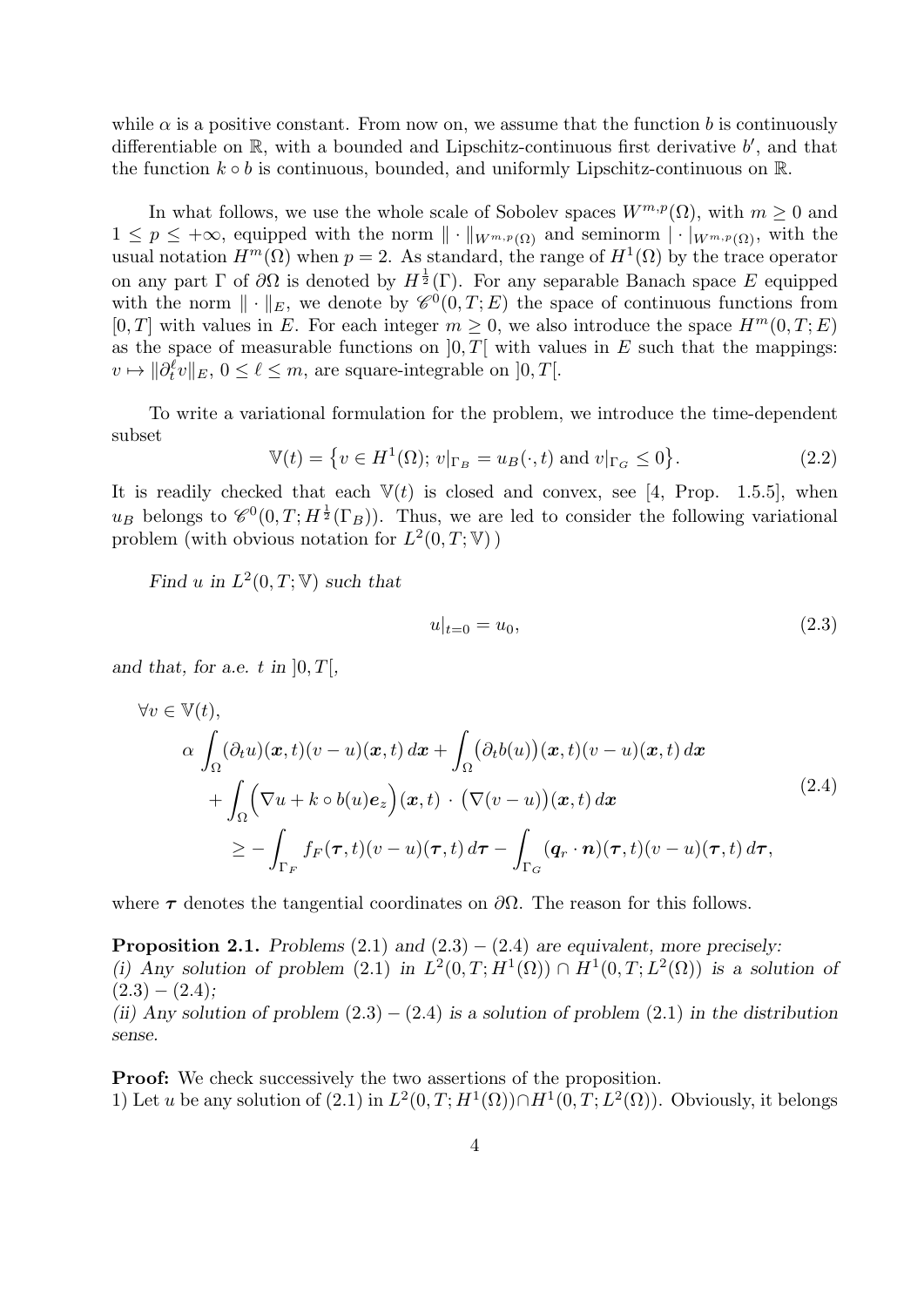to  $L^2(0,T;\mathbb{V})$  and satisfies (2.3). Next, we observe that, for any v in  $\mathbb{V}(t)$ , the function  $v - u$  vanishes on  $\Gamma_B$ . Multiplying the first line in (2.1) by this function and integrating by parts on  $\Omega$  give

$$
\alpha \int_{\Omega} (\partial_t u)(\boldsymbol{x}, t)(v - u)(\boldsymbol{x}, t) d\boldsymbol{x} + \int_{\Omega} (\partial_t b(u))(\boldsymbol{x}, t)(v - u)(\boldsymbol{x}, t) d\boldsymbol{x} \n+ \int_{\Omega} (\nabla u + k \circ b(u) \boldsymbol{e}_z)(\boldsymbol{x}, t) \cdot (\nabla (v - u))(\boldsymbol{x}, t) d\boldsymbol{x} \n= \int_{\Gamma_F \cup \Gamma_G} (\nabla u + k \circ b(u) \boldsymbol{e}_z) \cdot \boldsymbol{n}(\boldsymbol{\tau})(v - u)(\boldsymbol{\tau}, t) d\boldsymbol{\tau}.
$$

To conclude, we observe that, on  $\Gamma_G$ , either u is zero and  $\nabla u + k \circ b(u)\mathbf{e}_z$  is smaller than  $-q_{\tau} \cdot \mathbf{n}$  or u is not zero and  $\nabla u + k \circ b(u)\mathbf{e}_z$  is equal to  $-\mathbf{q}_r \cdot \mathbf{n}$ . All this yields (2.4). 2) Conversely, let u be any solution of  $(2.3) - (2.4)$ .

• By noting that, for any function w in  $\mathscr{D}(\Omega)$ ,  $(u + w)(\cdot, t)$  belongs to  $\mathbb{V}(t)$  and taking v equal to  $u \pm w$  in (2.4), we obtain the first line of (2.1) in the distribution sense.

• The second line in (2.1) follows from the definition of  $\mathbb{V}(t)$ .

• By taking v equal to  $u \pm w$  for any w in  $\mathscr{D}(\Omega \cup \Gamma_F)$ , we also derive the third line in  $(2.1).$ 

• The fact that u is nonpositive on  $\Gamma_G$  comes from the definition of  $\mathbb{V}(t)$ . On the other hand, the previous equations imply that, for any v in  $V(t)$ ,

$$
\int_{\Gamma_G} (\nabla u + k \circ b(u)\mathbf{e}_z) \cdot \mathbf{n}(\tau)(v-u)(\tau,t) d\tau \geq -\int_{\Gamma_G} (\mathbf{q}_r \cdot \mathbf{n})(\tau,t)(v-u)(\tau,t) d\tau.
$$

Taking v equal to  $u + w$  where w vanishes on  $\Gamma_B$  and is nonpositive on  $\Gamma_G$  yields that  $-(\nabla u + k \circ b(u)\mathbf{e}_z) \cdot \mathbf{n}$  is larger than  $\mathbf{q}_r \cdot \mathbf{n}$ . Finally taking v equal to zero on  $\Gamma_G$  yields that

$$
\int_{\Gamma_G} (\nabla u + k \circ b(u)\mathbf{e}_z + \mathbf{q}_r) \cdot \mathbf{n}(\tau)u(\tau, t) d\tau \leq 0,
$$

and since the two quantities u and  $(\nabla u + k \circ b(u)\mathbf{e}_z + \mathbf{q}_r)$  are nonpositive on  $\Gamma_G$ , their product is zero.

• And finally the last line of  $(2.1)$  is written in  $(2.3)$ .

Proving that problem  $(2.3) - (2.4)$  is well-posed is not at all obvious. We begin with the simpler result, i.e., the uniqueness of the solution. For brevity, we set:

$$
\mathbb{X} = L^{2}(0, T; \mathbb{V}) \cap H^{1}(0, T; L^{2}(\Omega)).
$$
\n(2.5)

We also refer to [11, Chap. 1, Th. 11.7] for the definition of the space  $H_{00}^{\frac{1}{2}}(\Gamma_B)$ .

**Proposition 2.2.** For any data  $u_B$ ,  $f_F$ ,  $g_r$  and  $u_0$  satisfying

$$
u_B \in H^1(0, T; H_{00}^{\frac{1}{2}}(\Gamma_B)), \qquad f_F \in L^2(0, T; L^2(\Gamma_F)),
$$
  

$$
q_r \in L^2(0, T; L^2(\Gamma_G)^d), \qquad u_0 \in H^1(\Omega),
$$
 (2.6)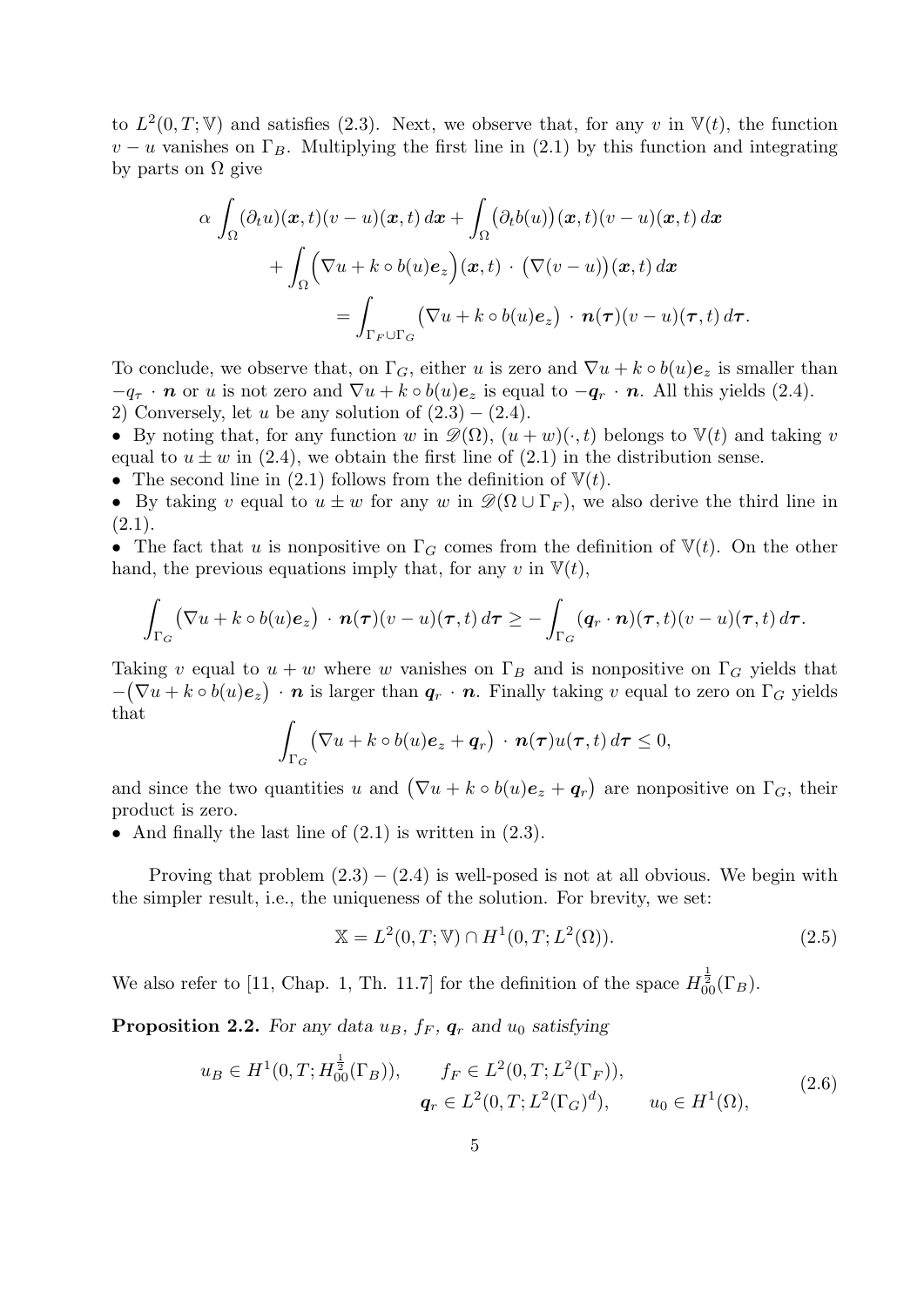problem  $(2.3) - (2.4)$  has at most a solution in X.

**Proof:** Let  $u_1$  and  $u_2$  be two solutions of problem  $(2.3) - (2.4)$ . Thus, the function  $u = u_1 - u_2$  vanishes on  $\Gamma_B$  and at  $t = 0$ . Taking v equal to  $u_2$  in the problem satisfied by  $u_1$  and equal to  $u_1$  in the problem satisfied by  $u_2$  and subtracting the second problem from the first one, we obtain

$$
\alpha \int_{\Omega} (\partial_t u)(\boldsymbol{x}, t) u(\boldsymbol{x}, t) d\boldsymbol{x} + \int_{\Omega} (\partial_t b(u_1) - \partial_t b(u_2))(\boldsymbol{x}, t) u(\boldsymbol{x}, t) d\boldsymbol{x} + \int_{\Omega} (\nabla u)^2(\boldsymbol{x}, t) d\boldsymbol{x} + \int_{\Omega} \Big( k \circ b(u_1) - k \circ b(u_2) \Big) (\boldsymbol{x}, t) e_z \cdot (\nabla u) (\boldsymbol{x}, t) d\boldsymbol{x} \le 0.
$$
\n(2.7)

We integrate this equation with respect to  $t$ , use the decomposition

$$
\int_{\Omega} \left( \partial_t b(u_1) - \partial_t b(u_2) \right) (\boldsymbol{x}, t) u(\boldsymbol{x}, t) d\boldsymbol{x} = \int_{\Omega} b'(u_1) (\boldsymbol{x}, t) (\partial_t u) (\boldsymbol{x}, t) u(\boldsymbol{x}, t) d\boldsymbol{x} \n+ \int_{\Omega} \left( b'(u_1) - b'(u_2) \right) (\boldsymbol{x}, t) \partial_t u_2 (\boldsymbol{x}, t) u(\boldsymbol{x}, t) d\boldsymbol{x}.
$$

Next, the nonnegativity and Lipschitz-continuity of  $b'$ , combined with the interpolation inequality (see  $[11,$  Chap. 1, Prop. 2.3) and the Poincaré–Friedrichs inequality

$$
||u||_{L^{4}(\Omega)} \leq ||u||_{L^{2}(\Omega)}^{1-\frac{d}{4}} (c||u|_{H^{1}(\Omega)})^{\frac{d}{4}} \leq c'(1-\frac{d}{4})||u||_{L^{2}(\Omega)} + \frac{d}{4}|u|_{H^{1}(\Omega)},
$$

lead to handle the second term. The Lipschitz-continuity of  $k \circ b$  together with a Young's inequality is needed to handle the fourth term. All this gives

$$
\alpha \|u(\cdot,t)\|_{L^2(\Omega)}^2 + \frac{1}{2} \int_0^t |u(\cdot,s)|^2_{H^1(\Omega)} ds \le c(u_2) \int_0^t \|u(\cdot,s)\|_{L^2(\Omega)}^2 ds.
$$

Thus, applying Grönwall's lemma yields that  $u$  is zero, whence the uniqueness result.

Proving the existence is much more complex. We begin with a basic result.

**Lemma 2.3.** If the function  $u_B$  belongs to  $\mathscr{C}^0(0,T;H^{\frac{1}{2}}_{00}(\Gamma_B))$ , for all t in  $[0,T]$ , the convex set  $\mathbb{V}(t)$  is not empty.

**Proof:** Denoting by  $\overline{u}_B(\cdot, t)$  the extension by zero of  $u_B(\cdot, t)$  to  $\partial\Omega$ , we observe that any lifting of  $\overline{u}_B(\cdot, t)$  in  $H^1(\Omega)$  belongs to  $\mathbb{V}(t)$ , whence the desired result.

In a first step, we consider the linear problem, for any datum F in  $L^2(0,T;L^2(\Omega))$ :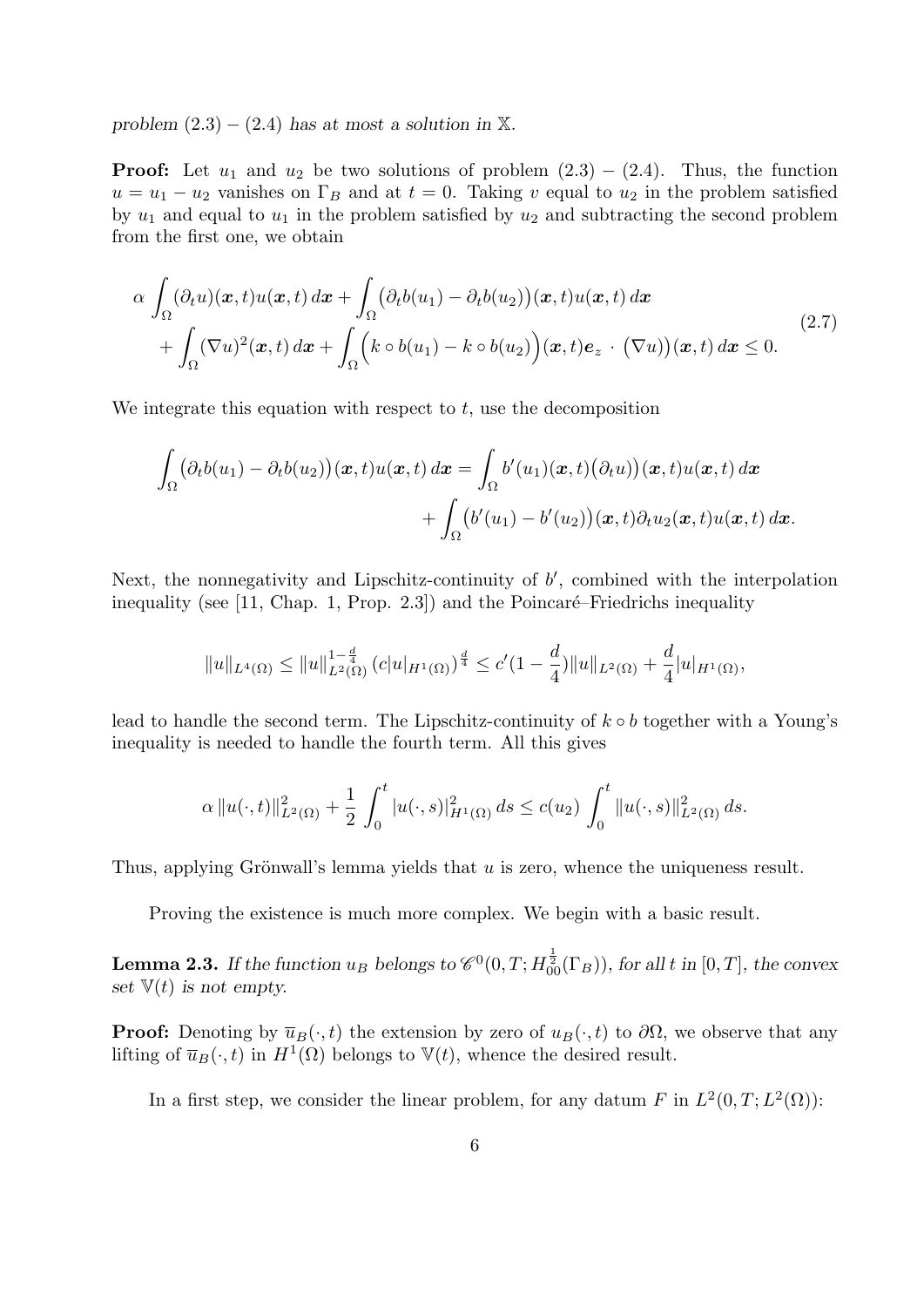Find u in  $L^2(0,T;\mathbb{V})$  satisfying (2.3) and such that, for a.e. t in  $]0,T[$ ,

$$
\forall v \in \mathbb{V}(t),
$$
  
\n
$$
\alpha \int_{\Omega} (\partial_t u)(\mathbf{x}, t)(v - u)(\mathbf{x}, t) d\mathbf{x} + \int_{\Omega} (\nabla u)(\mathbf{x}, t) \cdot (\nabla (v - u))(\mathbf{x}, t) d\mathbf{x}
$$
  
\n
$$
\geq - \int_{\Omega} F(\mathbf{x}, t)(v - u)(\mathbf{x}, t) d\mathbf{x} - \int_{\Gamma_F} f_F(\tau, t)(v - u)(\tau, t) d\tau
$$
\n
$$
- \int_{\Gamma_G} (\mathbf{q}_r \cdot \mathbf{n})(\tau, t)(v - u)(\tau, t) d\tau.
$$
\n(2.8)

However a weaker formulation of this problem can be derived by integrating in time. It reads

Find u in  $L^2(0,T;\mathbb{V})$  satisfying (2.3) and such that

$$
\forall v \in \mathbb{X},
$$
  
\n
$$
\alpha \int_0^T \int_{\Omega} (\partial_t u)(\mathbf{x}, t)(v - u)(\mathbf{x}, t) d\mathbf{x} dt + \int_0^T \int_{\Omega} (\nabla u)(\mathbf{x}, t) \cdot (\nabla (v - u))(\mathbf{x}, t) d\mathbf{x} dt
$$
  
\n
$$
\geq - \int_0^T \int_{\Omega} F(\mathbf{x}, t)(v - u)(\mathbf{x}, t) d\mathbf{x} dt - \int_0^T \int_{\Gamma_F} f_F(\tau, t)(v - u)(\tau, t) d\tau dt
$$
\n
$$
- \int_0^T \int_{\Gamma_G} (\mathbf{q}_r \cdot \mathbf{n})(\tau, t)(v - u)(\tau, t) d\tau dt.
$$
\n(2.9)

We recall in the next lemma the properties of this problem which are standard.

**Lemma 2.4.** Assume that the data  $u_B$ ,  $f_F$ ,  $g_r$  and  $u_0$  satisfy (2.6). Then, for any F in  $L^2(0,T;L^2(\Omega))$ , problem  $(2.3) - (2.9)$  has a unique solution u in  $L^2(0,T;\mathbb{V})$ .

**Proof:** It follows from Lemma 2.3 and the further assumption on  $u_B$  that X is a non empty closed convex set. We also consider a lifting  $\bar{u}_B$  of the extension by zero of  $u_B$  to  $\partial\Omega$  in  $H^1(0,T;H^1(\Omega))$ . Then it is readily checked that  $u-\overline{u}_B$  is the solution of a problem which satisfies all the assumptions in [10, Chap. 6, Th. 2.2], whence the existence and uniqueness result.

Any solution of  $(2.3) - (2.8)$  is a solution of  $(2.3) - (2.9)$ , but the converse property is not obvious in the general case, see [10, Chap. 6]. However, in our specific case, it is readily checked by a density argument that inequation (2.9) is satisfied for any v in  $L^2(0,T;\mathbb{V})$ , so that problems  $(2.3) - (2.8)$  and  $(2.3) - (2.9)$  are fully equivalent.

To go further, we assume that the following compatibility condition holds:

for a.e.  $\mathbf{x} \in \Gamma_B$ ,  $u_0(\mathbf{x}) = u_B(\mathbf{x}, 0)$  and for a.e.  $\mathbf{x} \in \Gamma_G$ ,  $u_0(\mathbf{x}) \leq 0$ , (2.10)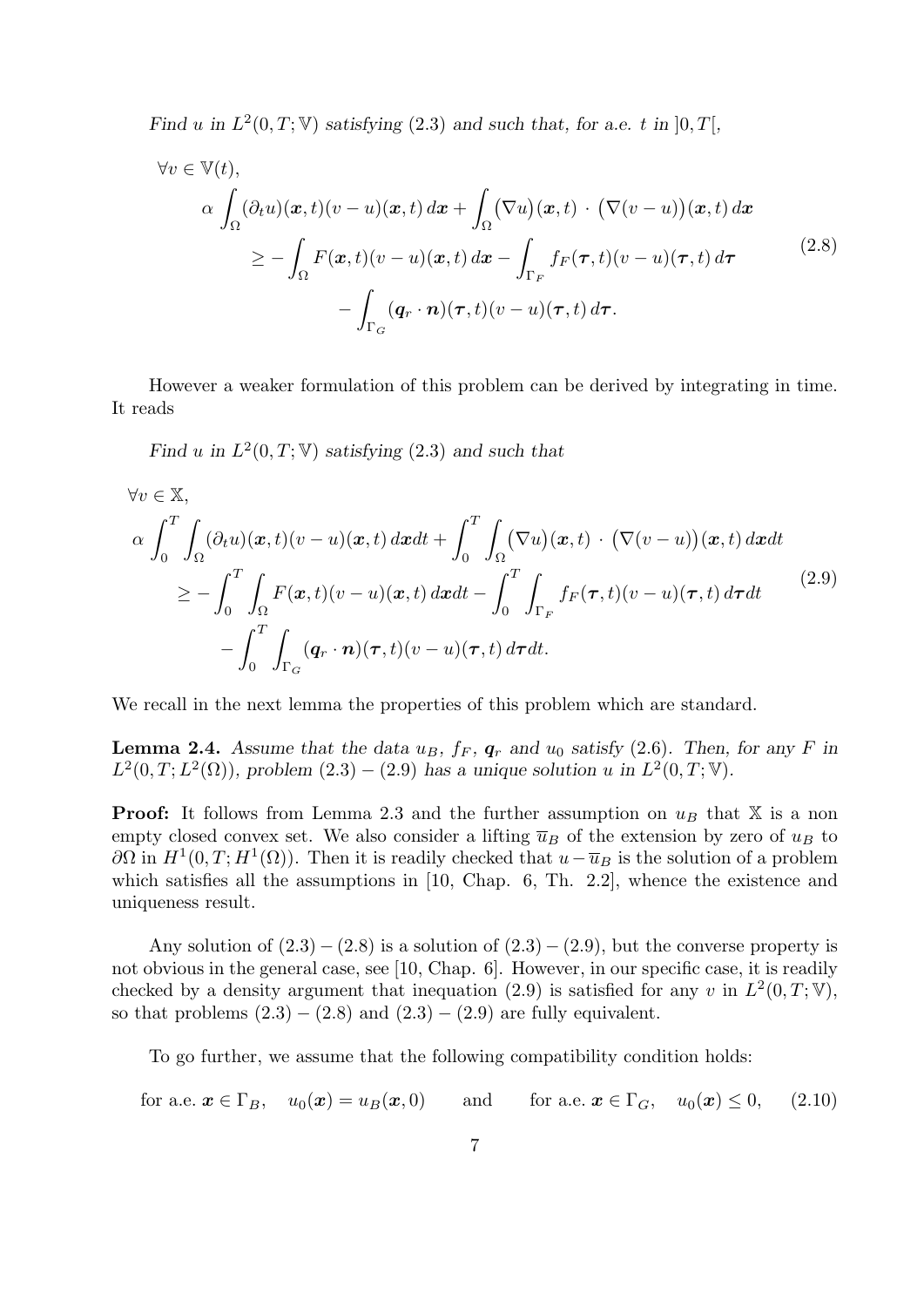and we introduce a lifting  $u_B^*$  of an extension of  $u_B$  to  $\partial\Omega$  which belongs to  $H^1(0,T;\mathbb{V})$ and satisfies

$$
\text{for a.e. } \mathbf{x} \in \Omega, \quad u_B^*(\mathbf{x}, 0) = u_0(\mathbf{x}), \tag{2.11}
$$

together with the stability property

$$
||u_B^*||_{H^1(0,T;H^1(\Omega))} \le c ||u_B||_{H^1(0,T;H^{\frac{1}{2}}_{00}(\Gamma_B))}.
$$
\n(2.12)

Then it is readily checked that u is a solution of problem  $(2.3) - (2.4)$  if and only if the function  $u^* = u - u^*_{B}$  is a solution of

Find  $u^*$  in  $L^2(0,T;\mathbb{V}_0)$  with  $\partial_t u$  in  $L^2(0,T;L^2(\Omega))$  such that

$$
u^*|_{t=0} = 0,\t\t(2.13)
$$

and that, for a.e. t in  $[0, T]$ ,

$$
\forall v \in \mathbb{V}_{0},
$$
\n
$$
\alpha \int_{\Omega} (\partial_{t} u^{*})(\mathbf{x}, t)(v - u^{*})(\mathbf{x}, t) d\mathbf{x} + \int_{\Omega} (\partial_{t} b_{*}(u^{*}))( \mathbf{x}, t)(v - u^{*})(\mathbf{x}, t) d\mathbf{x} \n+ \int_{\Omega} (\nabla u^{*} + k \circ b_{*}(u^{*}) e_{z})(\mathbf{x}, t) \cdot (\nabla (v - u^{*}))( \mathbf{x}, t) d\mathbf{x} \n\geq - \int_{\Omega} F_{B}(\mathbf{x}, t)(v - u^{*})(\mathbf{x}, t) d\mathbf{x} - \int_{\Gamma_{F}} f_{F}(\tau, t)(v - u^{*})(\tau, t) d\tau \n- \int_{\Gamma_{G}} (q_{r} \cdot \mathbf{n})(\tau, t)(v - u^{*})(\tau, t) d\tau,
$$
\n(2.14)

with obvious definition of the subset  $\mathbb{V}_0$ :

$$
\mathbb{V}_0 = \{ v \in H^1(\Omega); \, v|_{\Gamma_B} = 0 \text{ and } v|_{\Gamma_G} \le 0 \},\tag{2.15}
$$

and where the new application  $b_*$  is defined by  $b_*(u^*) = b(u^* + u_B^*)$ . The datum  $F_B$  is defined by, for a.e. t in  $]0, T[$ ,

$$
\int_{\Omega} F_B(\boldsymbol{x},t) v(\boldsymbol{x}) d\boldsymbol{x} = \alpha \int_{\Omega} (\partial_t u_B^*)(\boldsymbol{x},t) v(\boldsymbol{x}) d\boldsymbol{x} + \int_{\Omega} (\nabla u_B^*)(\boldsymbol{x},t) \cdot (\nabla v)(\boldsymbol{x}) d\boldsymbol{x}, \quad (2.16)
$$

and clearly belongs to  $L^2(0,T;\mathbb{W}')$ , where W is the smallest linear space containing  $\mathbb{V}_0$ , namely

$$
\mathbb{W} = \{ v \in H^1(\Omega); \, v|_{\Gamma_B} = 0 \}. \tag{2.17}
$$

It can be noted that the existence result stated in Lemma 2.4 is still valid for any  $F$  in  $L^2(0,T; \mathbb{W}')$ .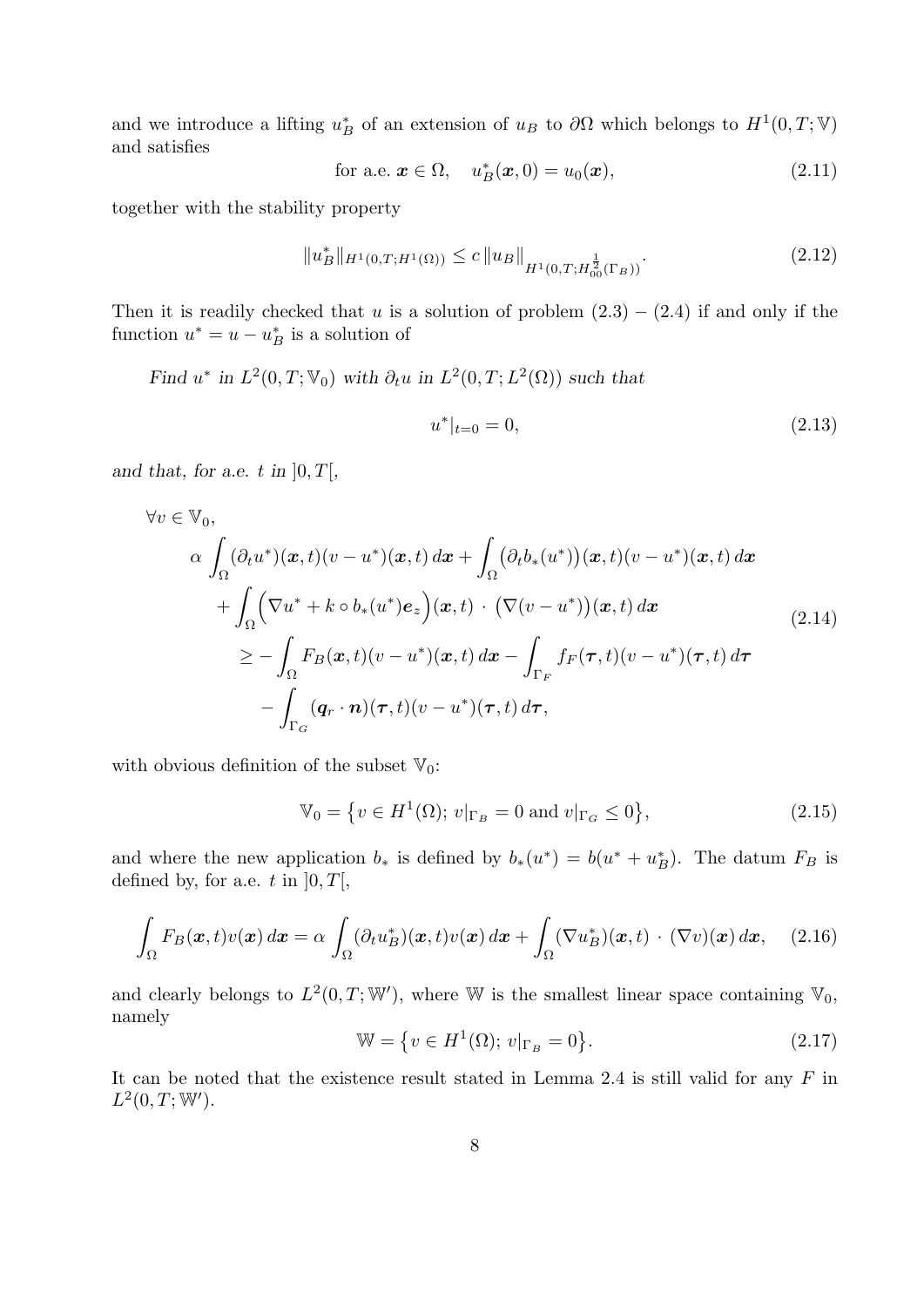We denote by  $\mathcal T$  the operator which associates with any pair  $(F, D)$ , with F in  $L^2(0,T;\mathbb{W}')$  and data  $D=(0,f_F,\boldsymbol{q}_r,0)$  satisfying  $(2.6)$ , the solution u of problem  $(2.3)$  – (2.8). It follows from  $(2.13) - (2.14)$  that  $u^*$  satisfies

$$
u^* - \mathcal{T}(F_B + F(u^*), D) = 0,\t(2.18)
$$

where the quantity  $F(u)$  is defined by duality, for a.e. t in [0, T]:

$$
\langle F(u), v \rangle = \int_{\Omega} \big( \partial_t b(u) \big) (x, t) v(x) \, dx + \int_{\Omega} k \circ b(u) (x, t) e_z \cdot (\nabla v) (x) \, dx. \tag{2.19}
$$

We first prove some further properties of the operator  $\mathcal{T}$ .

**Lemma 2.5.** The operator  $\mathcal{T}$  is continuous from  $L^2(0,T;\mathbb{W}') \times L^2(0,T;L^2(\Gamma_F)) \times$  $L^2(0,T;L^2(\Gamma_G)^d)$  into the space  $L^2(0,T;\mathbb{V}_0)$ . Moreover the following estimate holds

$$
\left(\int_0^T |\mathcal{T}(F, f_F, \mathbf{q}_r)(\cdot, t)|^2_{H^1(\Omega)} dt\right)^{\frac{1}{2}} \le ||F||_{L^2(0,T; \mathbb{W}')} + c||f_F||_{L^2(0,T; L^2(\Gamma_F))} + c||\mathbf{q}_r||_{L^2(0,T; L^2(\Gamma_G)^d)}.
$$
\n(2.20)

**Proof:** We set:  $u = \mathcal{T}(F, f_F, q_r)$  and we only prove the estimate (indeed, it is readily checked that it implies the continuity property). We take v equal to  $\frac{u}{2}$  in problem (2.8). This obviously gives

$$
\frac{\alpha}{2} \int_{\Omega} (\partial_t u^2)(\boldsymbol{x},t) d\boldsymbol{x} + |u(\cdot,t)|^2_{H^1(\Omega)}\n\n\leq \left( \|F(\cdot,t)\|_{\mathbb{W}'} + c \|f_F(\cdot,t)\|_{L^2(\Gamma_F)} + c \|q_r(\cdot,t)\|_{L^2(\Gamma_G)^d} \right) |u(\cdot,t)|_{H^1(\Omega)},
$$

where c is the norm of the trace operator. Thus, integrating with respect to t gives estimate  $(2.20).$ 

**Lemma 2.6.** The operator  $\mathcal T$  is continuous from  $L^2(0,T;L^2(\Omega)) \times H^1(0,T;L^2(\Gamma_F)) \times$  $H^1(0,T;L^2(\Gamma_G)^d)$  into the space  $H^1(0,T;L^2(\Omega))$ . Moreover the following estimate holds for any positive  $\varepsilon$ 

$$
\alpha \|\partial_t \mathcal{T}(F, f_F, \mathbf{q}_r)\|_{L^2(0,T;L^2(\Omega))} \le (1+\varepsilon) \|F\|_{L^2(0,T;L^2(\Omega))} + c \|f_F\|_{H^1(0,T;L^2(\Gamma_F))} + c \| \mathbf{q}_r\|_{H^1(0,T;L^2(\Gamma_G)^d)}.
$$
\n(2.21)

**Proof:** The continuity property of  $\mathcal{T}$  is proved in [10, Chap. 6, Th. 2.1]. Next, setting:  $u = \mathcal{T}(F, f_F, \mathbf{q}_r)$ , we take v equal to  $u - \eta \partial_t u$  in (2.8) for a positive  $\eta$ . Indeed, • since u vanishes on  $\Gamma_B$ , so does  $\partial_t u$ ;

• since u is nonpositive on  $\Gamma_G$  and  $u(x, t - \eta)$  which is very near of  $u(x, t) - \eta \partial_t u(x, t)$  is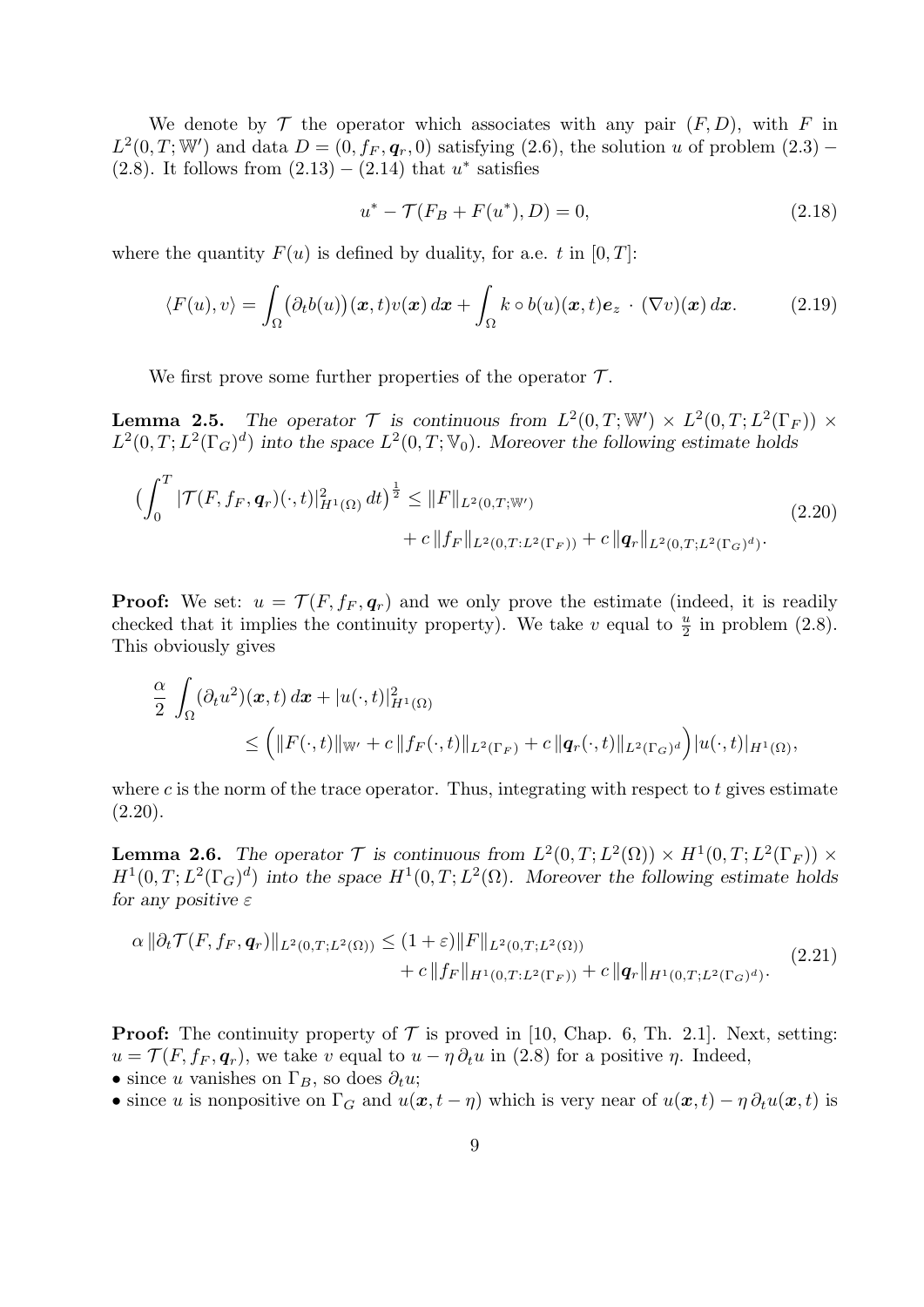also nonpositive, there exists a  $\eta > 0$  such that  $u - \eta \partial_t u$  belongs to  $\mathbb{V}_0$ . This yields

$$
\alpha \|\partial_t u\|_{L^2(\Omega)}^2 + \frac{1}{2}\partial_t |u|_{H^1(\Omega)}^2 \leq \|F\|_{L^2(\Omega)} \|\partial_t u\|_{L^2(\Omega)} - \int_{\Gamma_F} f_F(\tau, t)\partial_t u(\tau, t) d\tau - \int_{\Gamma_G} (q_r \cdot \mathbf{n})(\tau, t)\partial_t u(\tau, t) d\tau.
$$

To bound the first term, we use Young's inequality

$$
||F||_{L^{2}(\Omega)}||\partial_{t}u||_{L^{2}(\Omega)} \leq \frac{\alpha}{2}||\partial_{t}u||_{L^{2}(\Omega)}^{2} + \frac{1}{2\alpha}||F||_{L^{2}(\Omega)}^{2}.
$$

To handle the last integrals, we integrate by parts with respect to  $t$ . For instance, we have, for any  $\varepsilon > 0$ ,

$$
\int_0^t \int_{\Gamma_F} f_F(\tau, s) \partial_t u(\tau, s) d\tau ds
$$
\n
$$
= \int_{\Gamma_F} f_F(\tau, t) u(\tau, t) d\tau ds - \int_0^t \int_{\Gamma_F} \partial_t f_F(\tau, s) u(\tau, s) d\tau ds
$$
\n
$$
\leq \frac{1}{4} |u(\cdot, t)|_{H^1(\Omega)}^2 + c \|f_F(\cdot, t)\|_{L^2(\Gamma_F)}^2 + c \| \partial_t f_F \|_{L^2(0, t; L^2(\Gamma_F))}^2 + \varepsilon \|u\|_{L^2(0, t; H^1(\Omega))}^2.
$$

Thus, the desired estimate follows by combining all this and using (2.20).

We are thus in a position to prove a first existence result.

**Theorem 2.7.** Assume that the coefficient  $\alpha$  satisfies

$$
\frac{1}{\alpha} \left\| b' \right\|_{L^{\infty}(\mathbb{R})} < 1. \tag{2.22}
$$

For any data  $u_B$ ,  $f_F$ ,  $\boldsymbol{q}_r$  and  $u_0$  satisfying

$$
u_B \in H^1(0, T; H_{00}^{\frac{1}{2}}(\Gamma_B)), \qquad f_F \in H^1(0, T; L^2(\Gamma_F)),
$$
  

$$
q_r \in H^1(0, T; L^2(\Gamma_G)^d), \qquad u_0 \in H^1(\Omega).
$$
 (2.23)

and  $(2.10)$ , problem  $(2.3) - (2.4)$  has at least a solution in X.

**Proof:** We proceed in several steps.

1) Let  $\mathbb{X}_0$  be the space of functions of X vanishing in  $t = 0$ . We provide it with the norm:

$$
||v||_{X_0} = ||\partial_t v||_{L^2(0,T;L^2(\Omega))}.
$$

It follows from the previous Lemma 2.6 that

$$
\|\mathcal{T}(F_B + F(u^*), D)\|_{\mathbb{X}_0} \le \frac{1+\varepsilon}{\alpha} \|F(u^*)\|_{L^2(0,T;L^2(\Omega))} + c(D),
$$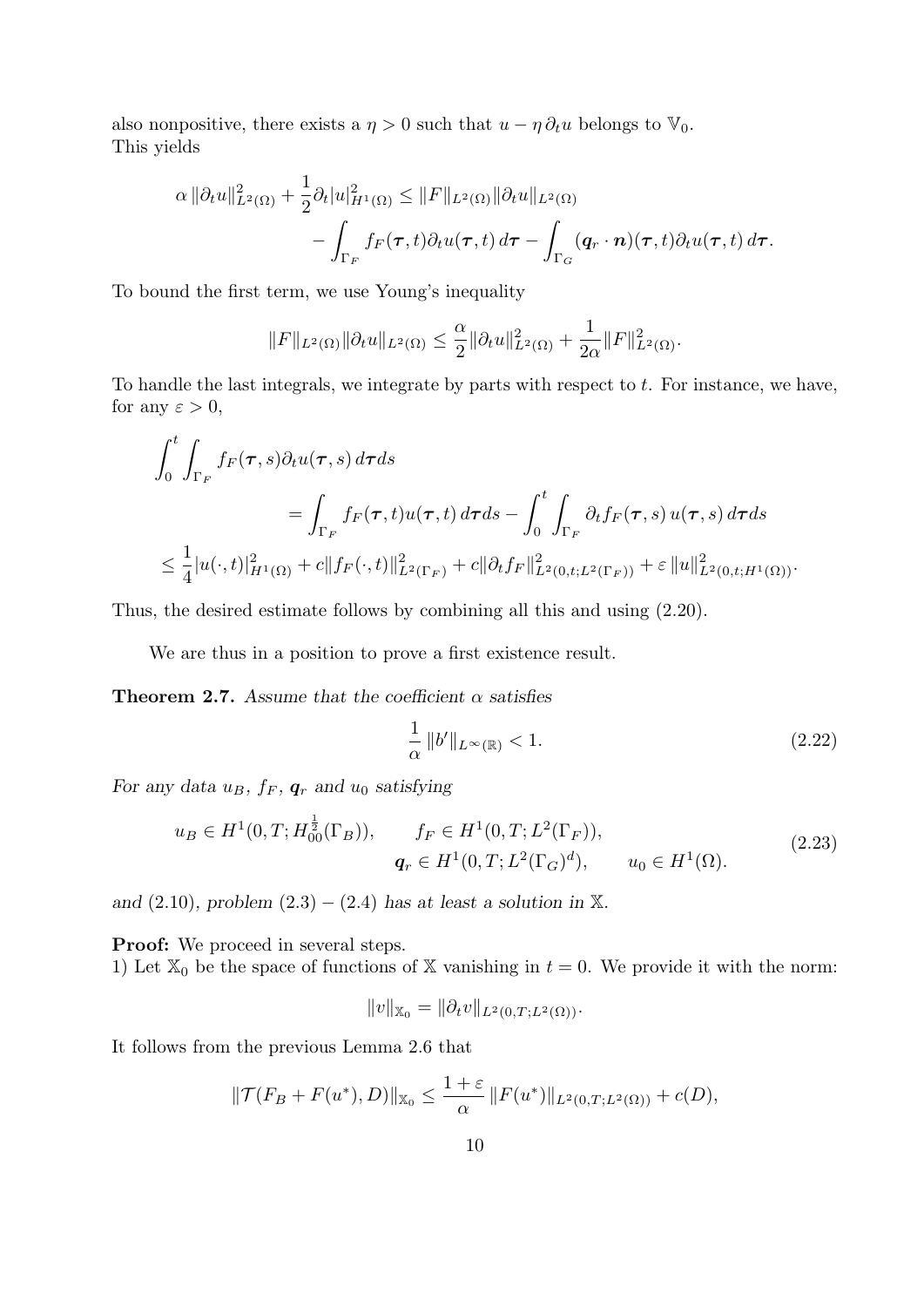where the constant  $c(D)$  only depends on the data  $u_B$ ,  $f_F$  and  $q_r$ . Due to te boundedness of b' and  $k \circ b$  (see (2.19) for the definition of  $F(u^*)$ ), we have

$$
\|\mathcal{T}(F_B + F(u^*), D)\|_{\mathbb{X}_0} \le \frac{1+\varepsilon}{\alpha} \|b'\|_{L^{\infty}(\mathbb{R})} \|u^*\|_{\mathbb{X}_0} + c'(D).
$$

Thus, due to Assumption (2.22), the application:  $u^* \mapsto \mathcal{T}(F_B + F(u^*), D)$  maps the ball in  $\mathbb{X}_0$  with radius R into itself for all R such that, for an appropriate  $\varepsilon$ ,

$$
\left(1 - \frac{1+\varepsilon}{\alpha} \left\|b'\right\|_{L^{\infty}(\mathbb{R})}\right)R > c'(D). \tag{2.24}
$$

2) Since  $\mathbb{X}_0$  is separable, there exists an increasing sequence of finite-dimensional spaces  $\mathbb{X}_n$  which is dense in  $\mathbb{X}_0$ . If  $\Pi_n$  denotes the orthogonal projection operator (for the scalar product associated with the norm of  $\mathbb{X}_0$ ) onto  $\mathbb{X}_n$ , the mapping:  $u \mapsto \Pi_n \mathcal{T}(F_B + F(u), D)$ is continuous from  $\mathbb{X}_n$  into itself. The same arguments as previously yield that it sends the ball of  $\mathbb{X}_n$  with radius R into itself for all R satisfying (2.24). Thus, applying Brouwer's fixed point theorem (see [9, Chap. IV, Th. 1.1] for instance) yields that this mapping admits a fixed point in this same ball, namely that there exists  $u_n$  in  $\mathbb{X}_n$  satisfying the equation  $u_n = \Pi_n \mathcal{T}(F_B + F(u_n), D)$ . Moreover, it follows from Lemma 2.5 that this sequence is also bounded in  $L^2(0,T;H^1(\Omega))$ .

3) The function  $u_n$  thus satisfies

$$
\forall v \in \mathbb{X}_n,
$$
  
\n
$$
\alpha \int_{\Omega} (\partial_t u_n)(\boldsymbol{x}, t)(v - u_n)(\boldsymbol{x}, t) d\boldsymbol{x} + \int_{\Omega} (\partial_t b_*(u_n))(\boldsymbol{x}, t)(v - u_n)(\boldsymbol{x}, t) d\boldsymbol{x} \n+ \int_{\Omega} (\nabla u_n + k \circ b_*(u_n) e_z)(\boldsymbol{x}, t) \cdot (\nabla (v - u_n))(\boldsymbol{x}, t) d\boldsymbol{x} \n\geq - \int_{\Omega} F_B(\boldsymbol{x}, t)(v - u_n)(\boldsymbol{x}, t) d\boldsymbol{x} - \int_{\Gamma_F} f_F(\boldsymbol{\tau}, t)(v - u_n)(\boldsymbol{\tau}, t) d\boldsymbol{\tau} \n- \int_{\Gamma_G} (q_r \cdot \boldsymbol{n})(\boldsymbol{\tau}, t)(v - u_n)(\boldsymbol{\tau}, t) d\boldsymbol{\tau}.
$$
\n(2.25)

Moreover, due to the boundedness properties of the sequence  $(u_n)_n$ , there exists a subsequence still denoted by  $(u_n)_n$  for simplicity which converges to a function  $u^*$  of  $\mathbb{X}_0$  weakly in X and strongly in  $L^2(0,T;L^2(\Omega))$ . Next, we observe that, for a fixed v in  $\mathbb{X}_n$ :

• The convergence of all terms in the right-hand side follows from the weak convergence in  $L^2(0,T; \mathbb{W});$ 

• The convergence of the first term is derived by writing the expansion

$$
\int_{\Omega} (\partial_t u_n)(\boldsymbol{x},t)(v-u_n)(\boldsymbol{x},t) d\boldsymbol{x} = \int_{\Omega} (\partial_t u^*)(\boldsymbol{x},t)(v-u^*)(\boldsymbol{x},t) d\boldsymbol{x} \n+ \int_{\Omega} \partial_t (u_n-u^*)(\boldsymbol{x},t)(v-u^*)(\boldsymbol{x},t) d\boldsymbol{x} + \int_{\Omega} (\partial_t u_n)(\boldsymbol{x},t)(u^*-u_n)(\boldsymbol{x},t) d\boldsymbol{x},
$$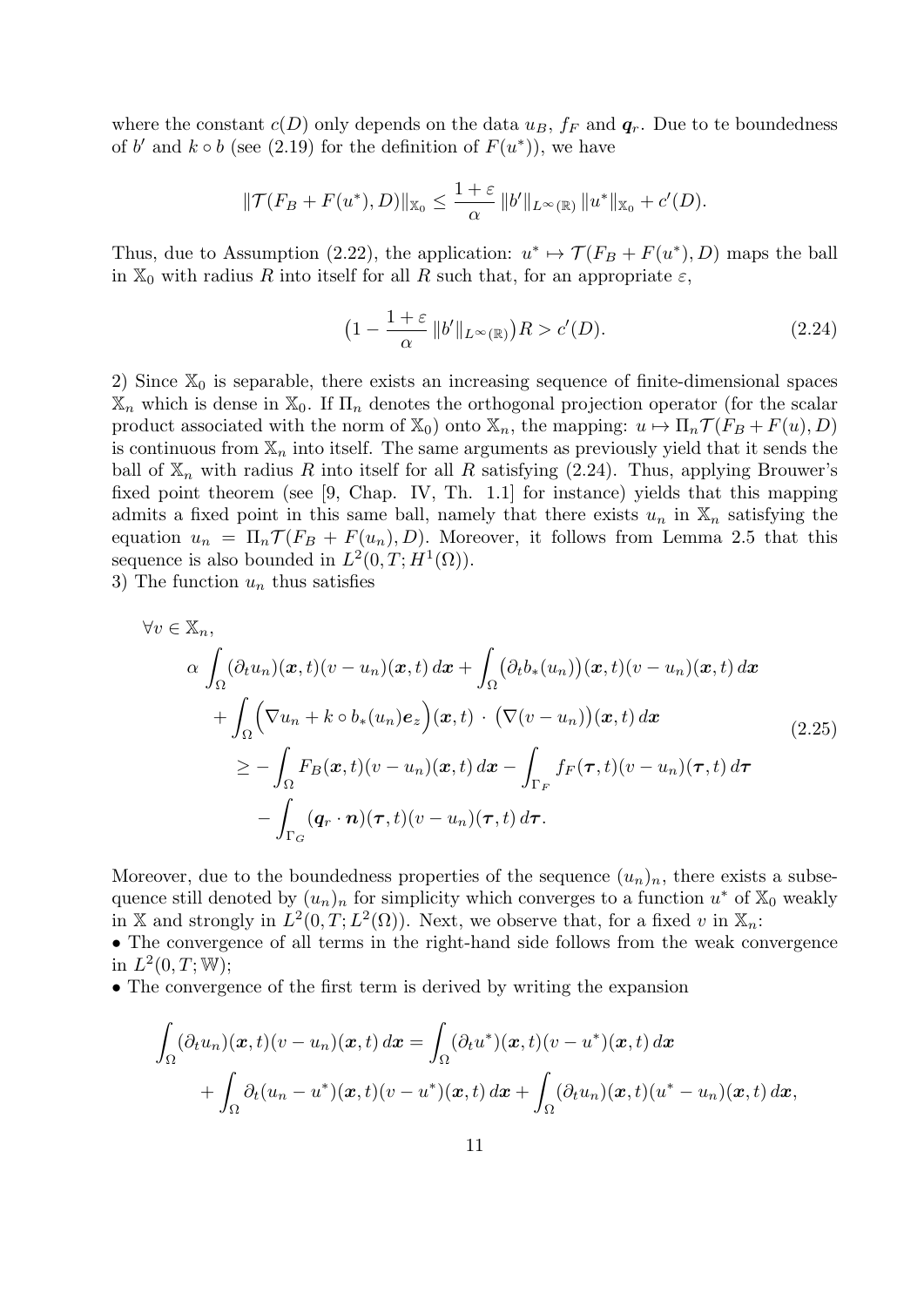and checking that the two last terms converge;

• The convergence of the term  $\int_{\Omega} (\nabla u_n)(x, t) \cdot (\nabla (v - u_n))(x, t) dx$  is obtained by using the weak lower semi-continuity of the norm  $|u_n|_{H^1(\Omega)}$ .

Moreover, the convergence of the nonlinear terms follows from the expansions

$$
\int_{\Omega} \left(\partial_t b_*(u_n)\right)(\mathbf{x},t)(v-u_n)(\mathbf{x},t) d\mathbf{x} = \int_{\Omega} \left(\partial_t b_*(u^*)\right)(\mathbf{x},t)(v-u^*)(\mathbf{x},t) d\mathbf{x} \n+ \int_{\Omega} \left(\partial_t b_*(u_n) - \partial_t b_*(u^*)\right)(\mathbf{x},t)(v-u^*)(\mathbf{x},t) d\mathbf{x} + \int_{\Omega} \left(\partial_t b_*(u_n)\right)(\mathbf{x},t)(u^*-u_n)(\mathbf{x},t) d\mathbf{x},
$$

and

$$
\int_{\Omega} k \circ b_{*}(u_{n})(\boldsymbol{x}, t) \boldsymbol{e}_{z} \cdot (\nabla (v - u_{n}))(\boldsymbol{x}, t) d\boldsymbol{x} = \int_{\Omega} k \circ b_{*}(u^{*})(\boldsymbol{x}, t) \boldsymbol{e}_{z} \cdot (\nabla (v - u^{*}))( \boldsymbol{x}, t) d\boldsymbol{x} \n+ \int_{\Omega} k \circ b_{*}(u^{*})(\boldsymbol{x}, t) \boldsymbol{e}_{z} \cdot (\nabla (u^{*} - u_{n}))( \boldsymbol{x}, t) d\boldsymbol{x} \n+ \int_{\Omega} (k \circ b_{*}(u_{n}) - k \circ b_{*}(u^{*}))( \boldsymbol{x}, t) \boldsymbol{e}_{z} \cdot (\nabla (v - u_{n}))( \boldsymbol{x}, t) d\boldsymbol{x},
$$

combined with the Lipschitz-continuity of  $b'$  and  $k \circ b$ . Finally, using the density of the sequence of  $\mathbb{X}_n$  in  $\mathbb{X}_0$  yields that  $u^*$  is a solution of problem  $(2.13) - (2.14)$ . Thus, u is a solution of problem  $(2.3) - (2.4)$ .

Condition (2.22) is rather restrictive since, in pratical situations,  $\alpha$  is small. However, this condition can be relaxed when the coefficient b satisfies, for a positive constant  $b_0$ ,

$$
\forall \xi \in \mathbb{R}, \quad b'(\xi) \ge b_0. \tag{2.26}
$$

Indeed all the previous arguments are still valid when replacing  $\alpha$  by  $\alpha + b_0$  and the coefficient  $b(\xi)$  by  $b(\xi) - b_0 \xi$ .

Corollary 2.8. Assume that the coefficient b satisfies (2.26), and that the coefficient  $\alpha$  is such that

$$
\frac{1}{\alpha + b_0} \left\| b' - b_0 \right\|_{L^\infty(\mathbb{R})} < 1. \tag{2.27}
$$

For any data  $u_B$ ,  $f_F$ ,  $g_r$  and  $u_0$  satisfying (2.23) and (2.10), problem (2.3) – (2.4) has at least a solution in X.

Assume that the coefficient b satisfies

$$
\min_{\xi \in \mathbb{R}} b'(\xi) > 0, \qquad \max_{\xi \in \mathbb{R}} b'(\xi) < 2 \min_{\xi \in \mathbb{R}} b'(\xi). \tag{2.28}
$$

Under this condition, problem  $(2.3) - (2.4)$  has a solution even for  $\alpha = 0$ . We refer to [2] for another proof of this result for a similar problem.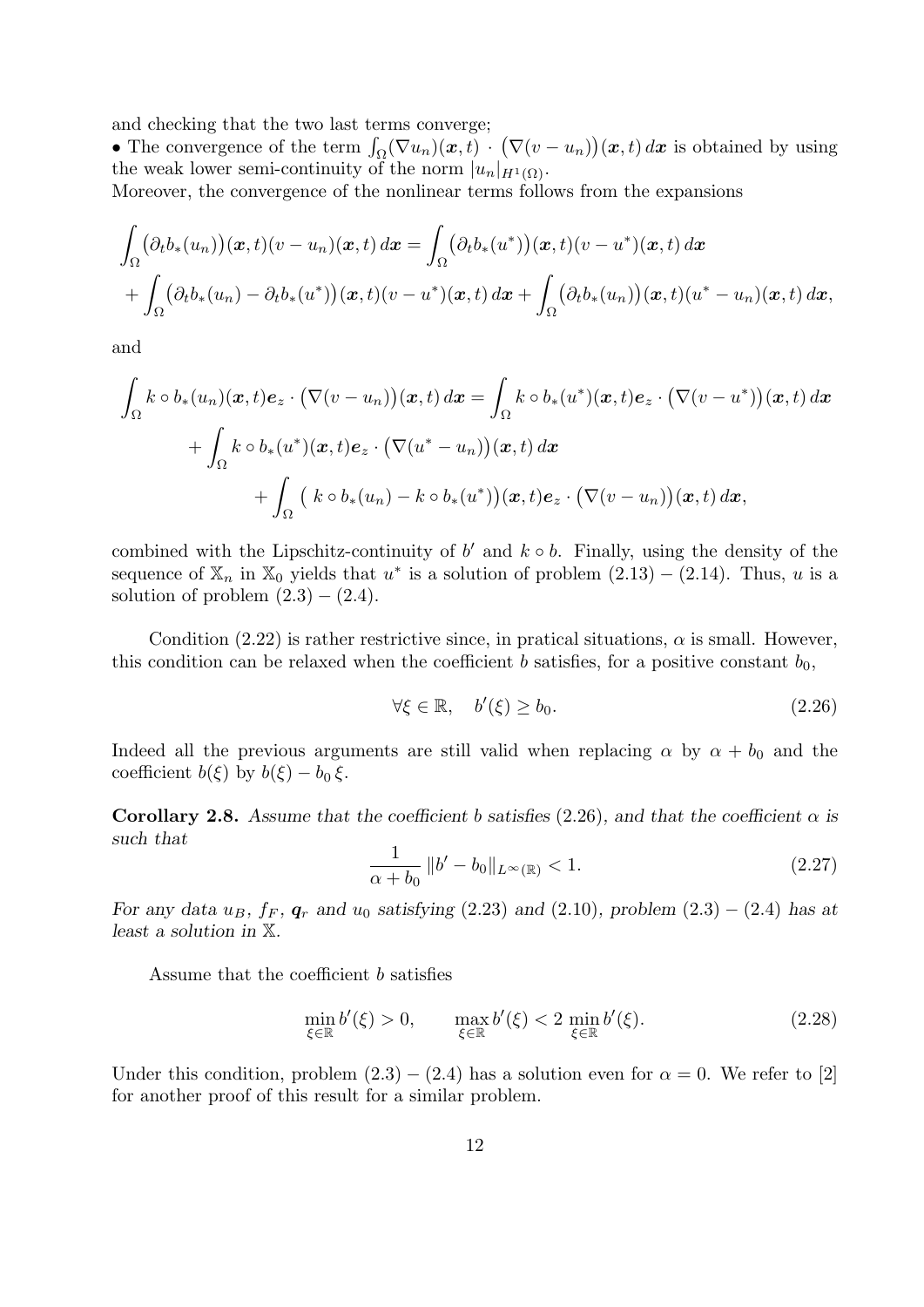## 3. The discrete problems.

We present successively the time semi-discrete problem constructed from the backward Euler's scheme, next a finite element discretization of this problem relying on standard, conforming, finite element spaces.

#### 3.1. The time semi-discrete problem.

Since we intend to work with non uniform time steps, we introduce a partition of the interval  $[0, T]$  into subintervals  $[t_{n-1}, t_n]$ ,  $1 \le n \le N$ , such that  $0 = t_0 < t_1 < \cdots < t_N = T$ . We denote by  $\tau_n$  the time step  $t_n - t_{n-1}$ , by  $\tau$  the N-tuple  $(\tau_1, \ldots, \tau_N)$  and by  $|\tau|$  the maximum of the  $\tau_n$ ,  $1 \leq n \leq N$ .

As already hinted in Section 1, the time discretization mainly relies on a backward Euler's scheme, where the nonlinear term  $k \circ b(u)$  is treated in an explicit way for simplicity. Thus, the semi-discrete problem reads

Find 
$$
(u^n)_{0 \le n \le N}
$$
 in  $\prod_{n=0}^{N} \mathbb{V}(t_n)$  such that  
\n
$$
u^0 = u_0 \quad \text{in } \Omega,
$$
\n(3.1)

and, for  $1 \leq n \leq N$ ,

$$
\forall v \in \mathbb{V}(t_n),
$$
  
\n
$$
\alpha \int_{\Omega} \left( \frac{u^n - u^{n-1}}{\tau_n} \right) (\boldsymbol{x}) (v - u^n) (\boldsymbol{x}) \, d\boldsymbol{x} + \int_{\Omega} \left( \frac{b(u^n) - b(u^{n-1})}{\tau_n} \right) (\boldsymbol{x}) (v - u^n) (\boldsymbol{x}) \, d\boldsymbol{x} + \int_{\Omega} \left( \nabla u^n + k \circ b(u^{n-1}) \right) (\boldsymbol{x}) \mathbf{e}_z \cdot \nabla (v - u^n) \boldsymbol{x} \right) d\boldsymbol{x} \geq - \int_{\Gamma_F} f_F(\boldsymbol{\tau}, t_n) (v - u^n) (\boldsymbol{\tau}) \, d\boldsymbol{\tau} - \int_{\Gamma_G} (\boldsymbol{q}_r \cdot \boldsymbol{n}) (\boldsymbol{\tau}, t_n) (v - u^n) (\boldsymbol{\tau}) \, d\boldsymbol{\tau}.
$$
\n(3.2)

It can be noted that this problem makes sense when both  $f_F$  and  $q_r$  are continuous in time. Proving its well-posedness relies on rather different arguments as previously.

**Theorem 3.1.** For any data  $u_B$ ,  $f_F$ ,  $g_r$  and  $u_0$  satisfying

$$
u_B \in H^1(0, T; H_{00}^{\frac{1}{2}}(\Gamma_B)), \qquad f_F \in \mathscr{C}^0(0, T; L^2(\Gamma_F)),
$$
  

$$
q_r \in \mathscr{C}^0(0, T; L^2(\Gamma_G)^d), \qquad u_0 \in H^1(\Omega),
$$
 (3.3)

and (2.10), for any nonnegative coefficient  $\alpha$ , problem (3.1) – (3.2) has a unique solution in  $\prod_{n=0}^{N} \mathbb{V}(t_n)$ .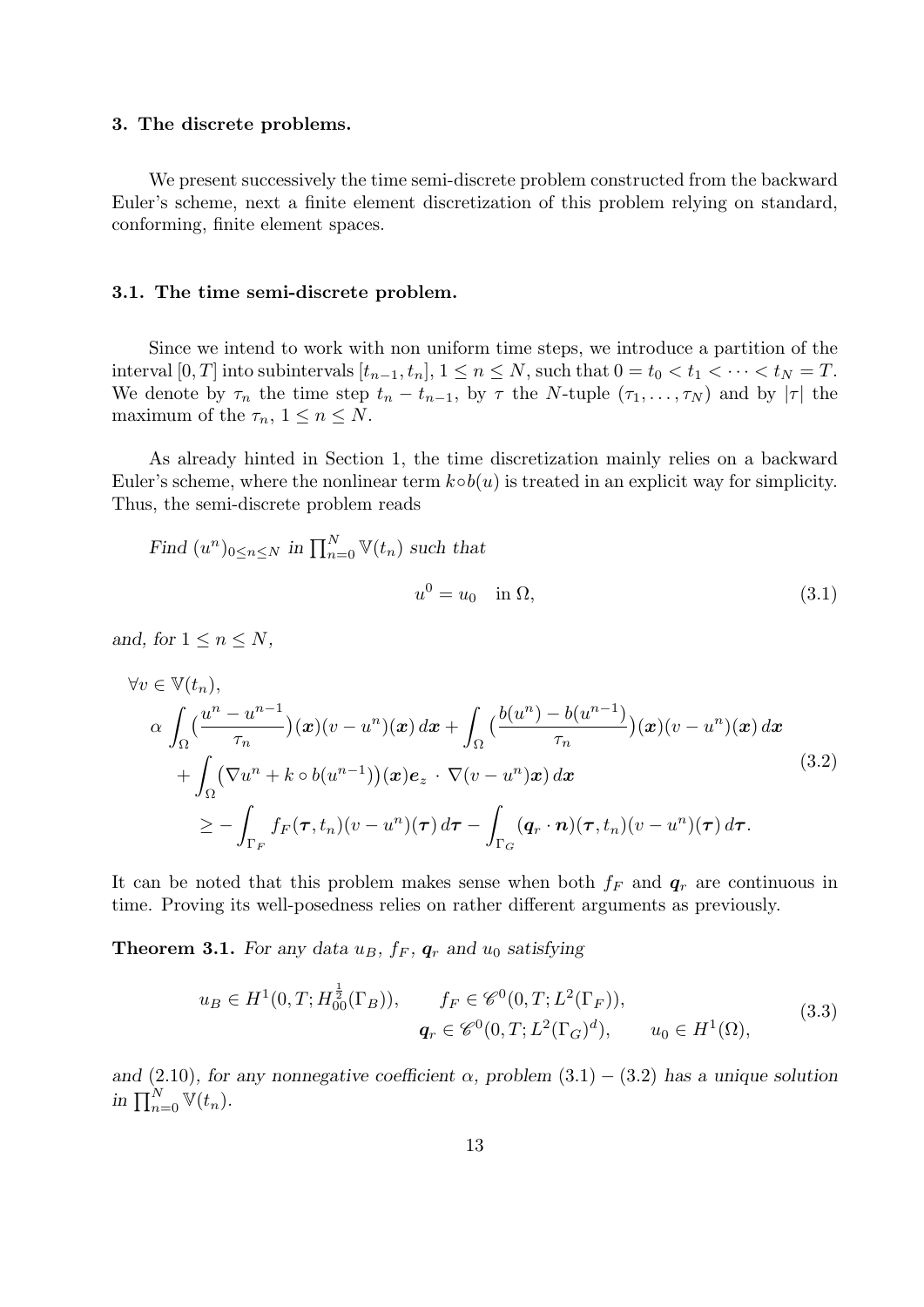**Proof:** We proceed by induction on n. Since  $u^0$  is given by  $(3.1)$ , we assume that  $u^{n-1}$  is known and we consider problem (3.2) for a fixed n, called  $(3.2)_n$ , that can equivalently be written

$$
\forall v \in \mathbb{V}(t_n), \quad \int_{\Omega} \left( \alpha u^n + b(u^n) \right) (\boldsymbol{x}) (v - u^n) (\boldsymbol{x}) \, d\boldsymbol{x} + \tau_n \int_{\Omega} \nabla u^n (\boldsymbol{x}) \cdot \nabla (v - u^n) \boldsymbol{x} ) \, d\boldsymbol{x}
$$
  
\n
$$
\geq \int_{\Omega} \left( \alpha u^{n-1} + b(u^{n-1}) \right) (\boldsymbol{x}) (v - u^n) (\boldsymbol{x}) \, d\boldsymbol{x} - \tau_n \int_{\Omega} k \circ b(u^{n-1}) (\boldsymbol{x}) \boldsymbol{e}_z \cdot \nabla (v - u^n) (\boldsymbol{x}) \, d\boldsymbol{x}
$$
  
\n
$$
- \tau_n \int_{\Gamma_F} f_F(\boldsymbol{\tau}, t_n) (v - u^n) (\boldsymbol{\tau}) \, d\boldsymbol{\tau} - \tau_n \int_{\Gamma_G} (\boldsymbol{q}_r \cdot \boldsymbol{n}) (\boldsymbol{\tau}, t_n) (v - u^n) (\boldsymbol{\tau}) \, d\boldsymbol{\tau}.
$$

Let us now set:

$$
\varphi(z) = \int_0^z \bigl(\alpha \zeta + b(\zeta)\bigr) d\zeta, \qquad \Phi(v) = \int_{\Omega} \varphi(v(\boldsymbol{x})) d\boldsymbol{x}.
$$

It is readily checked that, since b' is nonnegative, both  $\varphi$  and  $\Phi$  are convex and, moreover, that

$$
D\Phi(u)\cdot (v-u^n)=\int_{\Omega}(\alpha\,u+b(u))(x)(v-u^n)(x)\,dx.
$$

Thus, when taking

$$
a(u, v) = \int_{\Omega} \nabla u(\mathbf{x}) \cdot \nabla v(\mathbf{x}) d\mathbf{x},
$$
  

$$
\ell(v) = \int_{\Omega} (\alpha u^{n-1} + b(u^{n-1}))(\mathbf{x})v(\mathbf{x}) d\mathbf{x} - \tau_n \int_{\Omega} k \circ b(u^{n-1})(\mathbf{x})e_z \cdot \nabla v(\mathbf{x}) d\mathbf{x}
$$
  

$$
- \tau_n \int_{\Gamma_F} f_F(\tau, t_n)v(\tau) d\tau - \tau_n \int_{\Gamma_G} (\mathbf{q}_r \cdot \mathbf{n})(\tau, t_n)v(\tau) d\tau,
$$

problem  $(3.2)<sub>n</sub>$  can also be written

$$
\forall v \in \mathbb{V}(t_n), \quad D\Phi(u^n) \cdot (v - u^n) + a(u^n, v - u^n) - \ell(v - u^n) \ge 0.
$$

We now set:  $\Psi(v) = \Phi(v) + J(v)$ , with  $J(v) = \frac{1}{2}a(v, v) - \ell(v)$ . Problem  $(3.2)<sub>n</sub>$  can finally be written

$$
\forall v \in \mathbb{V}(t_n), \quad D\Psi(u^n) \cdot (v - u^n) \ge 0,
$$

or

$$
\forall v \in \mathbb{V}(t_n), \quad \Psi(u^n) \le \Psi(v).
$$

So it is equivalent to the minimization of a convex functional on the convex set  $\mathbb{V}(t_n)$ , hence admits a unique solution. This concludes the proof.

It can be noted that, in contrast with the continuous problem, the existence of a solution for the semi-discrete problem  $(3.1) - (3.2)$  does not require any limitation on  $\alpha$ .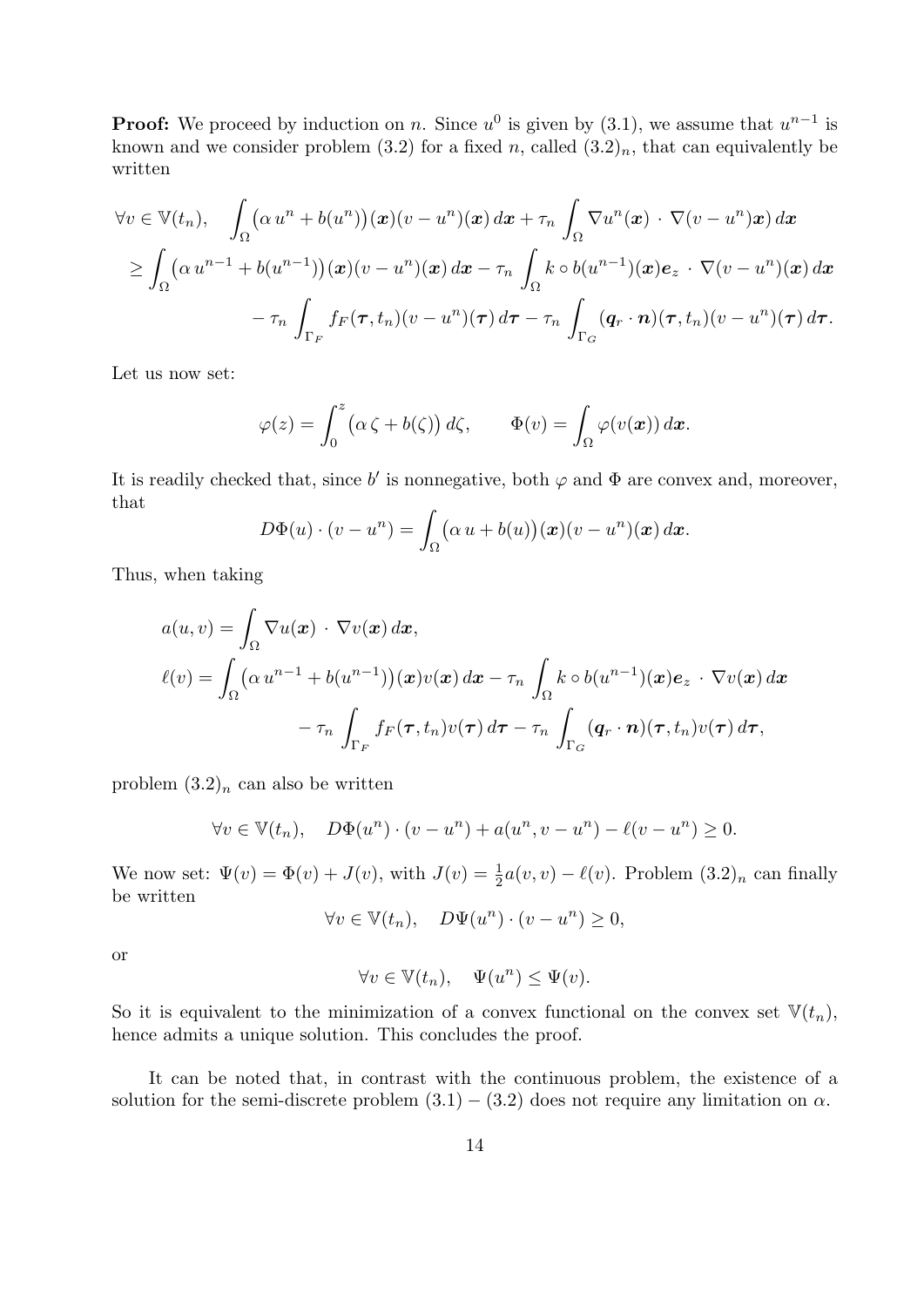#### 3.2. The fully discrete problem.

From now on, we assume that  $\Omega$  is a polygon  $(d = 2)$  or a polyhedron  $(d = 3)$ . Let  $({\mathcal{T}}_h)_h$  be a regular family of triangulations of  $\Omega$  (by triangles or tetrahedra), in the sense that, for each  $h$ :

•  $\overline{\Omega}$  is the union of all elements of  $\mathcal{T}_h$ ;

• The intersection of two different elements of  $\mathcal{T}_h$ , if not empty, is a vertex or a whole edge or a whole face of both of them;

• The ratio of the diameter  $h_K$  of any element K of  $\mathcal{T}_h$  to the diameter of its inscribed circle or sphere is smaller than a constant  $\sigma$  independent of h.

As usual, h stands for the maximum of the diameters  $h_K$ ,  $K \in \mathcal{T}_h$ . We make the further and non restrictive assumption that  $\overline{\Gamma}_B$ ,  $\overline{\Gamma}_F$  and  $\overline{\Gamma}_G$  are the union of whole edges  $(d = 2)$ or whole faces  $(d = 3)$  of elements of  $\mathcal{T}_h$ . From now on, c, c', ... stand for generic constants that may vary from line to line but are always independent of  $\tau$  and h.

We now introduce the finite element space

$$
\overline{\mathbb{V}}_h = \{ v_h \in L^2(\Omega) ; \ \forall K \in \mathcal{T}_h, \ v_h |_K \in \mathcal{P}_1(K) \},\tag{3.4}
$$

where  $\mathcal{P}_1(K)$  is the space of restrictions to K of affine functions on  $\mathbb{R}^d$ . Let  $\mathcal{I}_h$  denote the Lagrange interpolation operator at all the vertices of elements of  $\mathcal{T}_h$  with values in  $\overline{\mathbb{V}}_h$ and  $i_h^B$  the corresponding interpolation operator on  $\Gamma_B$ . Assuming that  $u_B$  is continuous where needed, we then define for each  $n, 0 \le n \le N$ , the subset of  $\mathbb{V}_h$ :

$$
\mathbb{V}_h(t_n) = \left\{ v_h \in \overline{\mathbb{V}}_h \, ; \, v_h|_{\Gamma_B} = i_h^B u_B(\cdot, t_n) \text{ and } v_h|_{\Gamma_G} \le 0 \right\}.
$$

We are thus in a position to write the discrete problem, constructed from problem  $(3.1) - (3.2)$  by the Galerkin method,

Find 
$$
(u_h^n)_{0 \le n \le N}
$$
 in  $\prod_{n=0}^N \mathbb{V}_h(t_n)$  such that
$$
u_h^0 = \mathcal{I}_h u_0 \quad \text{in } \Omega,
$$
 (3.6)

and, for  $1 \leq n \leq N$ ,

$$
\forall v_h \in \mathbb{V}_h(t_n),
$$
\n
$$
\alpha \int_{\Omega} \left( \frac{u_h^n - u_h^{n-1}}{\tau_n} \right) (\boldsymbol{x}) (v_h - u_h^n) (\boldsymbol{x}) d\boldsymbol{x} + \int_{\Omega} \left( \frac{b(u_h^n) - b(u_h^{n-1})}{\tau_n} \right) (\boldsymbol{x}) (v_h - u_h^n) (\boldsymbol{x}) d\boldsymbol{x} + \int_{\Omega} \left( \nabla u_h^n + k \circ b(u_h^{n-1}) \right) (\boldsymbol{x}) e_z \cdot \nabla (v_h - u_h^n) (\boldsymbol{x}) d\boldsymbol{x} \geq - \int_{\Gamma_F} f_F(\boldsymbol{\tau}, t_n) (v_h - u_h^n) (\boldsymbol{\tau}) d\boldsymbol{\tau} - \int_{\Gamma_G} (\boldsymbol{q}_r \cdot \boldsymbol{n}) (\boldsymbol{\tau}, t_n) (v_h - u_h^n) (\boldsymbol{\tau}) d\boldsymbol{\tau}.
$$
\n(3.7)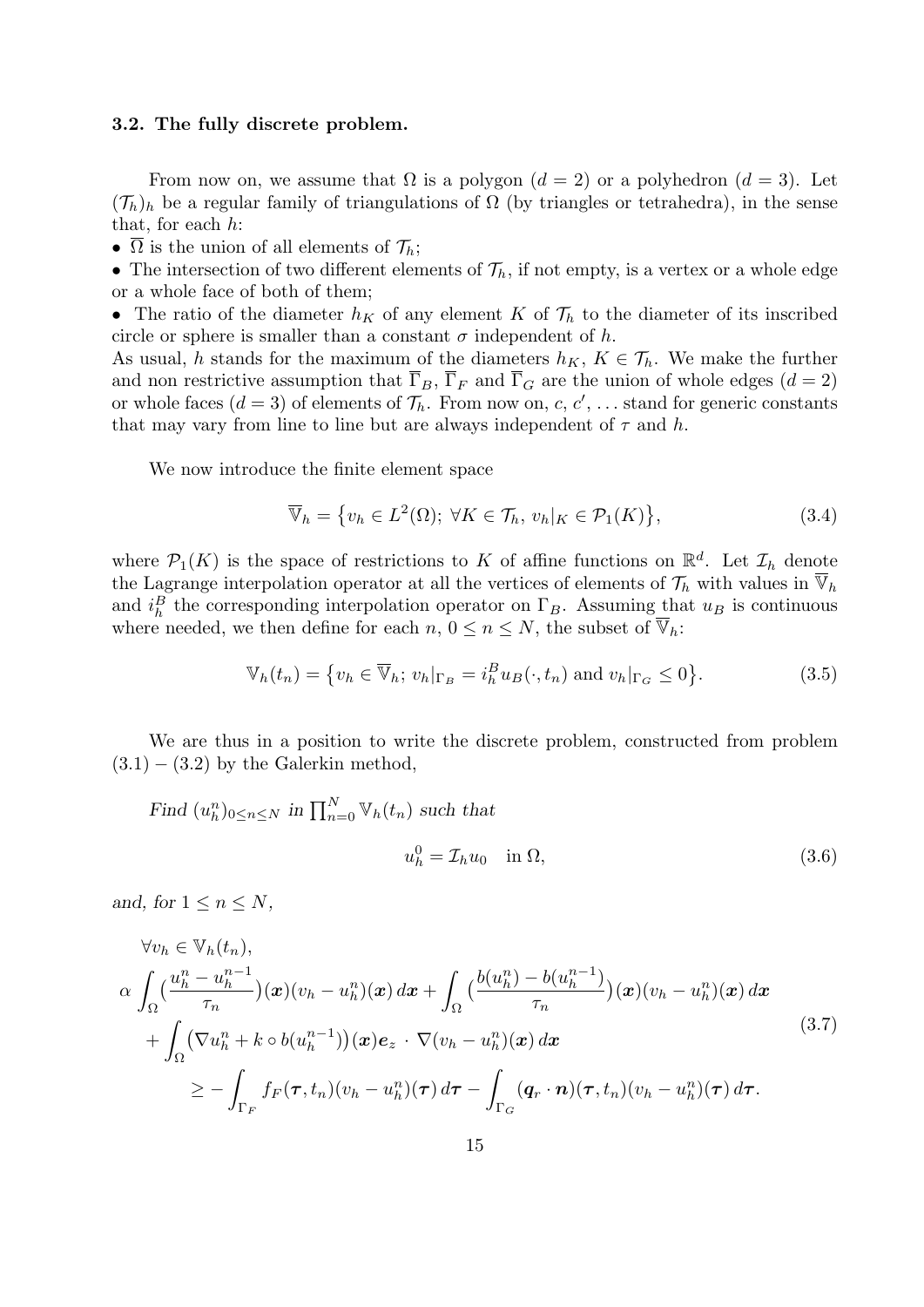The proof of the next theorem is exactly the same as the proof of Theorem 3.1, so we omit it.

**Theorem 3.2.** For any data  $u_B$ ,  $f_F$ ,  $g_r$  and  $u_0$  satisfying (3.3), (2.10) and

$$
u_B \in \mathscr{C}^0(\overline{\Gamma}_B \times [0,T]), \qquad u_0 \in \mathscr{C}^0(\overline{\Omega}), \tag{3.8}
$$

for any nonnegative coefficient  $\alpha$ , problem (3.6) – (3.7) has a unique solution.

There also, the existence result is unconditional.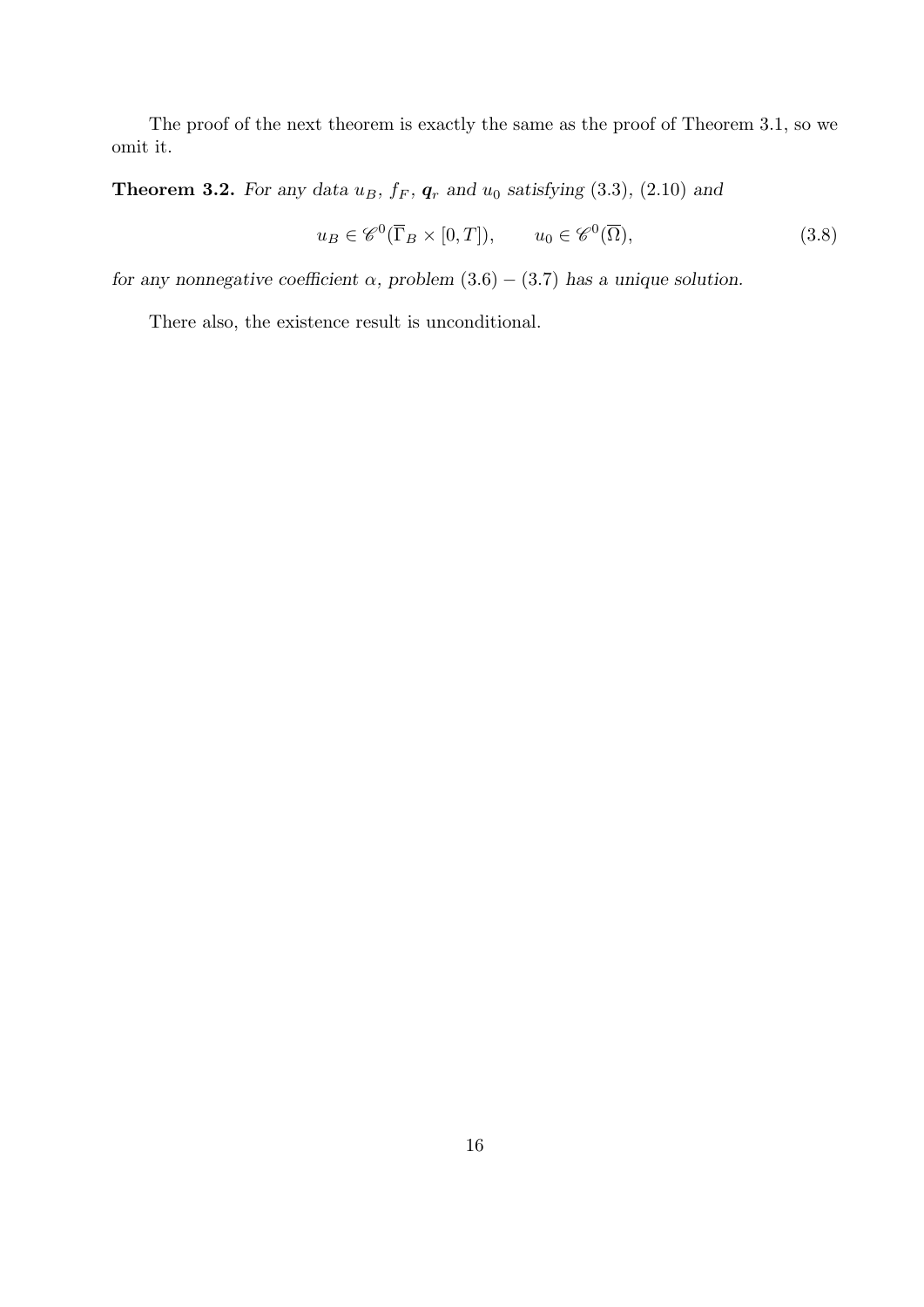#### 4. A convergence result.

The aim of this section is to prove a convergence result for the soutions  $(u_h^n)_{0 \le n \le N}$  of problem  $(3.6) - (3.7)$  when  $|\tau|$  and h tend to zero. In order to do that and as in Section 2, we use the lifting  $u_B^*$  of  $u_B$  which satisfies (2.11) and (2.12) and we assume moreover that it is continuous on  $\overline{\Omega} \times [0,T]$ . Indeed, if  $(u_h^n)_{0 \le n \le N}$  is a solution of  $(3.6) - (3.7)$ , the family  $(u_h^{*n})_{0 \le n \le N}$ , with  $u_h^{*n} = u_h^n - \mathcal{I}_h u_B^*(t_n)$ , is a solution of

Find  $(u_h^{*n})_{0 \le n \le N}$  in  $\mathbb{V}_{h0}^{N+1}$  $h_0^{N+1}$  such that  $u_h^{*0} = 0 \quad \text{in } \Omega,$  (4.1)

and, for  $1 \leq n \leq N$ ,

$$
\forall v_h \in \mathbb{V}_{h0},
$$
\n
$$
\alpha \int_{\Omega} \left( \frac{u_h^{*n} - u_h^{*n-1}}{\tau_n} \right) (\boldsymbol{x}) (v_h - u_h^{*n}) (\boldsymbol{x}) d\boldsymbol{x} + \int_{\Omega} \left( \frac{b_{*n} (u_h^{*n}) - b_{*n-1} (u_h^{*n-1})}{\tau_n} \right) (\boldsymbol{x}) (v_h - u_h^{*n}) (\boldsymbol{x}) d\boldsymbol{x} + \int_{\Omega} \left( \nabla u_h^{*n} + k \circ b_{*n-1} (u_h^{*n-1}) \right) (\boldsymbol{x}) e_z \cdot \nabla (v_h - u_h^{*n}) (\boldsymbol{x}) d\boldsymbol{x} \geq - \int_{\Omega} F_{Bh} (\boldsymbol{x}, t_n) (v_h - u_h^{*n}) d\boldsymbol{x} - \int_{\Gamma_F} f_F (\boldsymbol{\tau}, t_n) (v_h - u_h^{*n}) (\boldsymbol{\tau}) d\boldsymbol{\tau} - \int_{\Gamma_G} (\boldsymbol{q}_r \cdot \boldsymbol{n}) (\boldsymbol{\tau}, t_n) (v_h - u_h^{*n}) (\boldsymbol{\tau}) d\boldsymbol{\tau}, \tag{4.2}
$$

where the convex set  $V_{h0}$  and the function  $F_{Bh}$  are defined, in analogy with (2.15) and  $(2.16)$ , by

$$
\mathbb{V}_{h0} = \overline{\mathbb{V}}_h \cap \mathbb{V}_0,\tag{4.3}
$$

and

$$
\int_{\Omega} F_{Bh}(\boldsymbol{x},t) v(\boldsymbol{x}) d\boldsymbol{x} \n= \alpha \int_{\Omega} (\partial_t \mathcal{I}_h u_B^*)(\boldsymbol{x},t) v(\boldsymbol{x}) d\boldsymbol{x} + \int_{\Omega} (\nabla \mathcal{I}_h u_B^*)(\boldsymbol{x},t) \cdot (\nabla v)(\boldsymbol{x}) d\boldsymbol{x},
$$
\n(4.4)

while each function  $b_{*n}$  is given by  $b_{*n}(\xi) = b(\xi + \mathcal{I}_h u_B^*(\cdot, t_n))$ . We now investigate the boundedness of the sequence  $(u_h^{*n})_{0 \le n \le N}$  in appropriate norms, we need a preliminary lemma for that.

**Lemma 4.1.** For each part  $\Gamma$  of  $\partial\Omega$  which is the union of whole edges  $(d = 2)$  or whole faces  $(d = 3)$  of elements of  $\mathcal{T}_h$ , the following inequality holds for all functions  $w_h$  in  $\overline{\mathbb{V}}_h$ ,

$$
||w_h||_{H^{-\frac{1}{2}}(\Gamma)} \le c ||w_h||_{L^2(\Omega)}.
$$
\n(4.5)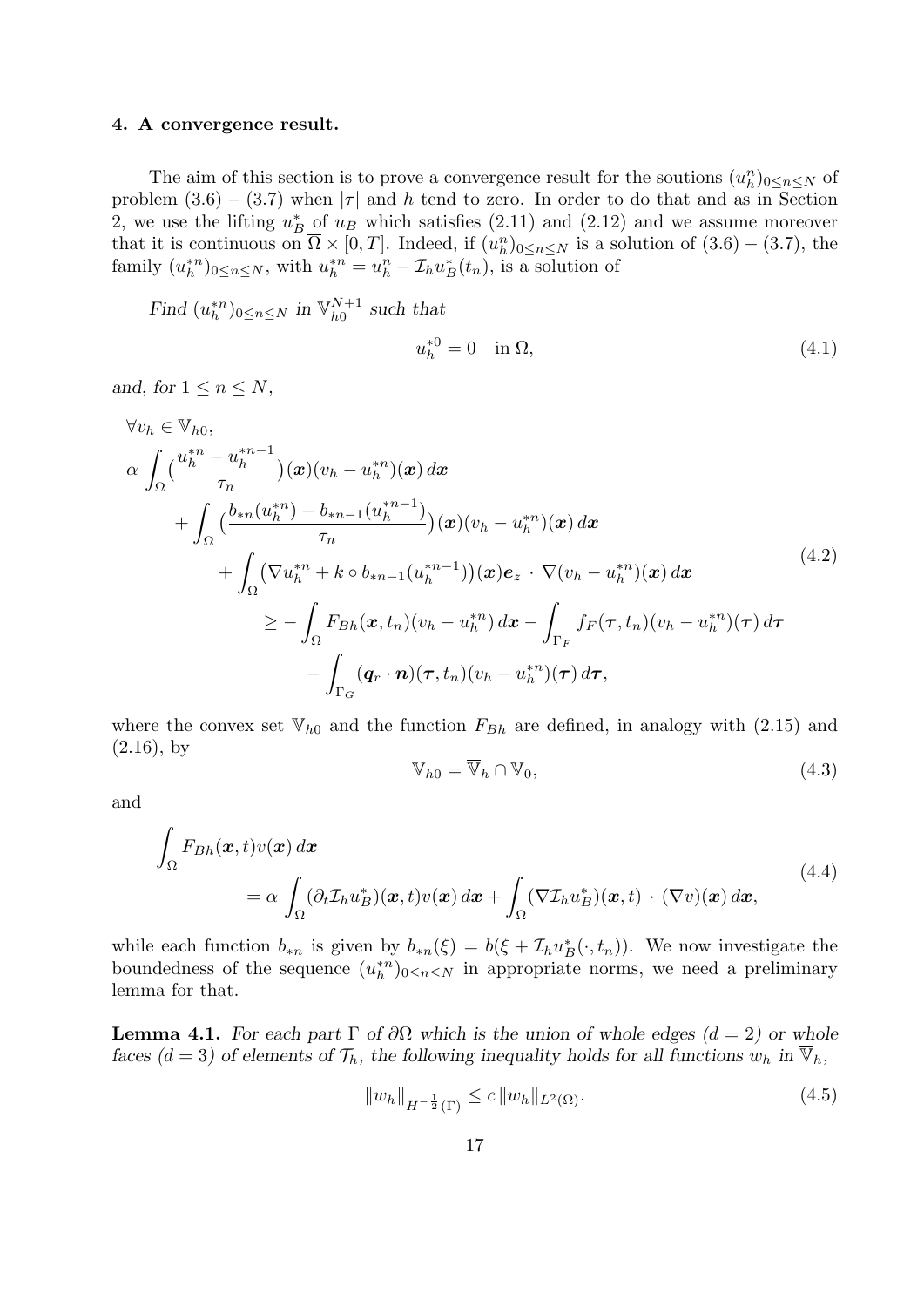Proof: It relies on standard arguments. We have

$$
||w_h||_{H^{-\frac{1}{2}}(\Gamma)} = \sup_{z \in H^{\frac{1}{2}}(\Gamma)} \frac{\int_{\Gamma} z(\tau) w_h(\tau) d\tau}{||z||_{H^{\frac{1}{2}}(\Gamma)}}.
$$

Let e be any edge or face of an element K of  $\mathcal{T}_h$  which is contained in Γ. Denoting by  $\hat{K}$ the reference triangle or tetrahedron, we have, with obvious notation for  $\hat{e}, \hat{w}, \hat{z},$ 

$$
\int_{e} z(\boldsymbol{\tau}) w_h(\boldsymbol{\tau}) d\boldsymbol{\tau} \leq c h_e^{d-1} \int_{\hat{e}} \hat{z}(\hat{\boldsymbol{\tau}}) \hat{w}_h(\hat{\boldsymbol{\tau}}) d\hat{\boldsymbol{\tau}} \leq c' h_K^{d-1} ||\hat{z}||_{L^2(\hat{e})} ||\hat{w}_h||_{L^2(\hat{e})}.
$$

By using the equivalence of norms on  $\mathcal{P}_1(\hat{K})$  and an appropriate stable lifting  $\hat{\pi}$  which maps traces on  $\hat{e}$  into functions of K vanishing at the vertex of K which does not belong to  $\overline{\Gamma}$ , we derive

$$
\int_{e} z(\tau) w_{h}(\tau) d\tau \leq c' h_{K}^{d-1} |\hat{\pi} \hat{z}|_{H^{1}(\hat{K})} ||\hat{w}_{h}||_{L^{2}(\hat{K})} \leq c' h_{K}^{d-1} h_{K}^{1-\frac{d}{2}} |\pi z|_{H^{1}(K)} h_{K}^{-\frac{d}{2}} ||w_{h}||_{L^{2}(K)},
$$

there also with an obvious definition of  $\pi$ . We conclude by summing this last inequality on the e and using a Cauchy–Schwarz inequality and the stability of  $\hat{\pi}$ :

$$
\int_{\Gamma} z(\boldsymbol{\tau}) w_h(\boldsymbol{\tau}) d\boldsymbol{\tau} \leq c \|z\|_{H^{\frac{1}{2}}(\Gamma)} \|w_h\|_{L^2(\Omega)},
$$

whence the desired result.

**Lemma 4.2.** For any data  $u_B$ ,  $f_F$ ,  $g_r$  and  $u_0$  satisfying

$$
u_B \in H^1(0, T; H_{00}^{\frac{1}{2}}(\Gamma_B)), \qquad f_F \in \mathscr{C}^0(0, T; H^{\frac{1}{2}}(\Gamma_F)),
$$
  

$$
q_r \in \mathscr{C}^0(0, T; H^{\frac{1}{2}}(\Gamma_G)^d), \qquad u_0 \in H^1(\Omega),
$$
 (4.6)

and (2.10), the sequence  $(u_h^{*n})_{0 \le n \le N}$  satisfies the following bound, for  $1 \le n \le N$ ,

$$
\alpha \sum_{m=1}^{n} \tau_m \|\frac{u_h^{*m} - u_h^{*m-1}}{\tau_m}\|_{L^2(\Omega)}^2 + |u_h^{*n}|_{H^1(\Omega)}^2 + \|u_h^{*n}\|_{H^1(\Omega)}^2
$$
\n
$$
\leq c \left(1 + \|\mathcal{I}_h u_B^*\|_{H^1(0,T;H^1(\Omega))}^2 + \|f_F\|_{\mathscr{C}^0(0,T;H^{\frac{1}{2}}(\Gamma_F))}^2 + \|q_r\|_{\mathscr{C}^0(0,T;H^{\frac{1}{2}}(\Gamma_G)^d)}^2\right).
$$
\n(4.7)

**Proof:** Taking v equal to  $u_h^{*n-1}$  $\binom{2}{h}$  in (4.2) yields

$$
\alpha \tau_n \|\frac{u_h^{*n} - u_h^{*n-1}}{\tau_n}\|_{L^2(\Omega)}^2 + \int_{\Omega} \nabla u_h^{*n}(\boldsymbol{x}) \cdot \nabla (u_h^{*n} - u_h^{*n-1})(\boldsymbol{x}) d\boldsymbol{x} \n\leq - \int_{\Omega} \Big(\frac{b_{*n}(u_h^{*n}) - b_{*n-1}(u_h^{*n-1})}{\tau_n}\Big) (\boldsymbol{x}) (u_h^{*n} - u_h^{*n-1})(\boldsymbol{x}) d\boldsymbol{x} \n- \int_{\Omega} k \circ b_{*n-1}(u_h^{*n-1})(\boldsymbol{x}) e_z \cdot \nabla (u_h^{*n} - u_h^{*n-1})(\boldsymbol{x}) d\boldsymbol{x} + \langle \mathcal{G}, u_h^{*n} - u_h^{*n-1} \rangle,
$$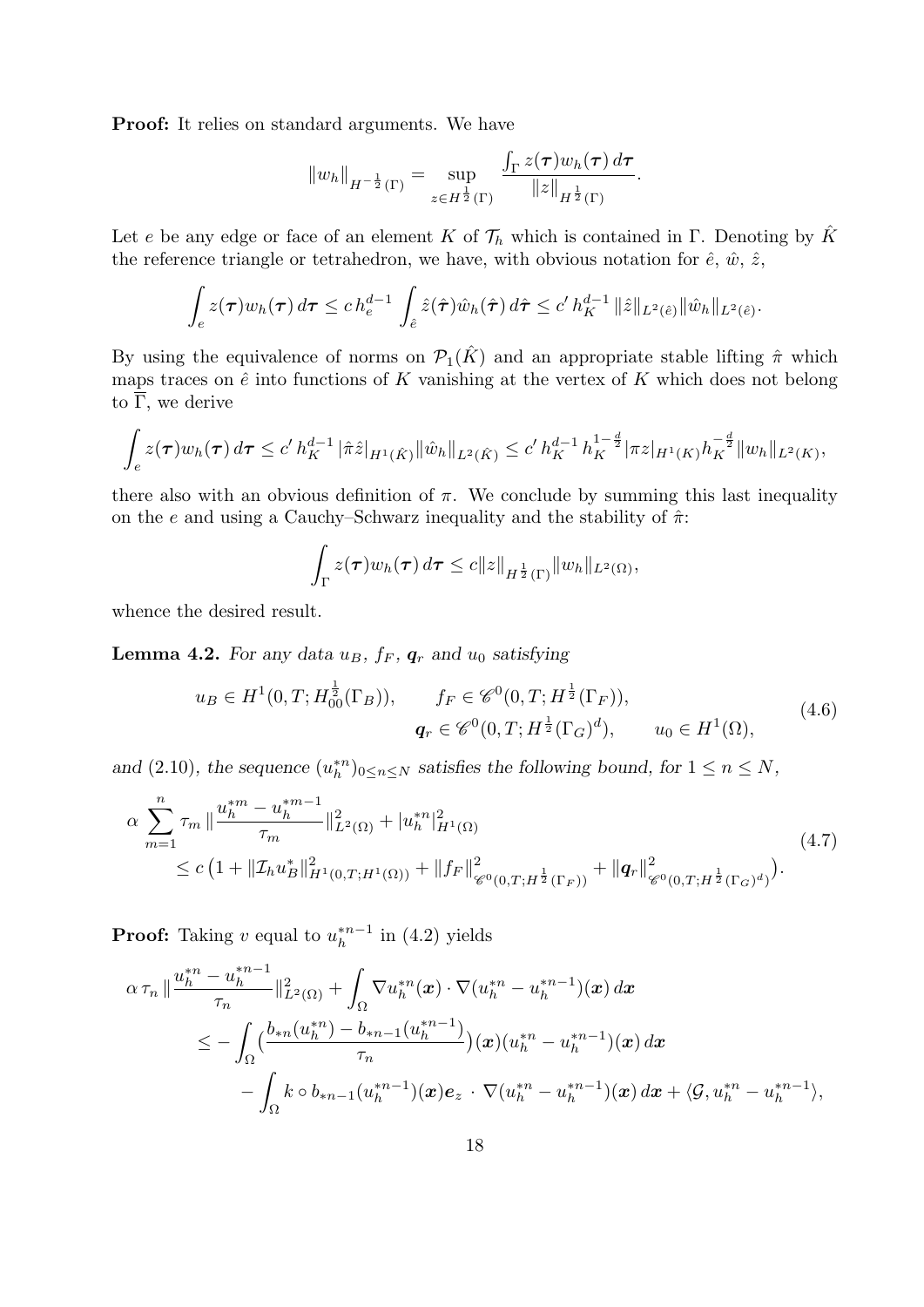where the data depending quantity  $\mathcal G$  is defined by

$$
\langle \mathcal{G}, v \rangle = -\int_{\Omega} F_{Bh}(\boldsymbol{x}, t_n) v(\boldsymbol{x}) d\boldsymbol{x} - \int_{\Gamma_F} f_F(\boldsymbol{\tau}, t_n) v(\boldsymbol{\tau}) d\boldsymbol{\tau} - \int_{\Gamma_G} (\boldsymbol{q}_r \cdot \boldsymbol{n}) (\boldsymbol{\tau}, t_n) v(\boldsymbol{\tau}) d\boldsymbol{\tau}.
$$

To handle the second term, we use the identity

$$
\int_{\Omega} \nabla u_h^{*n} \cdot \nabla (u_h^{*n} - u_h^{*n-1})(\boldsymbol{x}) d\boldsymbol{x} = \frac{1}{2} \left( |u_h^{*n}|_{H^1(\Omega)}^2 + |u_h^{*n} - u_h^{*n-1}|_{H^1(\Omega)}^2 - |u_h^{*n-1}|_{H^1(\Omega)}^2 \right).
$$

To handle the third term, we write the expansion

$$
\int_{\Omega} \left( \frac{b_{\ast n}(u_h^{*n}) - b_{\ast n-1}(u_h^{*n-1})}{\tau_n} \right) (x) (u_h^{*n} - u_h^{*n-1}) (x) dx \n= \int_{\Omega} \left( \frac{b(u_h^{*n} + \mathcal{I}_h u_B^*(t_n)) - b(u_h^{*n-1} + \mathcal{I}_h u_B^*(t_n))}{\tau_n} \right) (x) (u_h^{*n} - u_h^{*n-1}) (x) dx \n+ \int_{\Omega} \left( \frac{b(u_h^{*n-1} + \mathcal{I}_h u_B^*(t_n)) - b(u_h^{*n-1} + \mathcal{I}_h u_B^*(t_{n-1}))}{\tau_n} \right) (x) (u_h^{*n} - u_h^{*n-1}) (x) dx,
$$

and, by using the nonnegativity of  $b'$  together with the Lipschitz-continuity of  $b$ , we derive

$$
\int_{\Omega} \left( \frac{b_{\ast n}(u_h^{\ast n}) - b_{\ast n-1}(u_h^{\ast n-1})}{\tau_n} \right) (\boldsymbol{x}) (u_h^{\ast n} - u_h^{\ast n-1}) (\boldsymbol{x}) d\boldsymbol{x} \n\leq \frac{\alpha}{4} \tau_n \, \| \frac{u_h^{\ast n} - u_h^{\ast n-1}}{\tau_n} \|_{L^2(\Omega)}^2 + \frac{1}{\alpha} \tau_n \, \| \frac{\mathcal{I}_h u_B^{\ast}(t_n) - \mathcal{I}_h u_B^{\ast}(t_{n-1})}{\tau_n} \|_{L^2(\Omega)}^2.
$$

Finally, evaluating the last term is an easy consequence of Lemma 4.1:

$$
\langle \mathcal{G}, u_h^{*n} - u_h^{*n-1} \rangle \leq \frac{\alpha}{4} \tau_n \| \frac{u_h^{*n} - u_h^{*n-1}}{\tau_n} \|_{L^2(\Omega)}^2 + c \tau_n \left( \| F_{Bh}(\cdot, t_n) \|_{L^2(\Omega)}^2 + \| f_F(\cdot, t_n) \|_{H^{\frac{1}{2}}(\Gamma_F)}^2 + \| q_r(\cdot, t_n) \|_{H^{\frac{1}{2}}(\Gamma_G)^d}^2 \right).
$$

By combining all this, we obtain

$$
\frac{\alpha}{2} \tau_n \|\frac{u_h^{*n} - u_h^{*n-1}}{\tau_n}\|_{L^2(\Omega)}^2 + \frac{1}{2} |u_h^{*n}|_{H^1(\Omega)}^2 \le \frac{1}{2} |u_h^{*n-1}|_{H^1(\Omega)}^2 \n+ c' \tau_n \left(\|F_{Bh}(\cdot, t_n)\|_{L^2(\Omega)}^2 + \|f_F(\cdot, t_n)\|_{H^{\frac{1}{2}}(\Gamma_F)}^2 + \|q_F(\cdot, t_n)\|_{H^{\frac{1}{2}}(\Gamma_G)^d}^2\right) \n- \int_{\Omega} k \circ b_{*n-1}(u_h^{*n-1})(x) e_z \cdot \nabla(u_h^{*n} - u_h^{*n-1})(x) dx.
$$

We sum this inequality on  $n$ . To handle the last term, we observe that

$$
- \sum_{m=1}^{n} \int_{\Omega} k \circ b_{*m-1}(u_h^{*m-1})(x) e_z \cdot \nabla (u_h^{*m} - u_h^{*m-1})(x) dx
$$
  
=  $-\int_{\Omega} k \circ b_{*n-1}(u_h^{*n-1})(x) e_z \cdot \nabla u_h^{*n}(x) dx$   
+  $\sum_{m=1}^{n-1} \int_{\Omega} (k \circ b_{*m}(u_h^{*m}) - k \circ b_{*m-1}(u_h^{*m-1}))(x) e_z \cdot \nabla u_h^{*m}(x) dx,$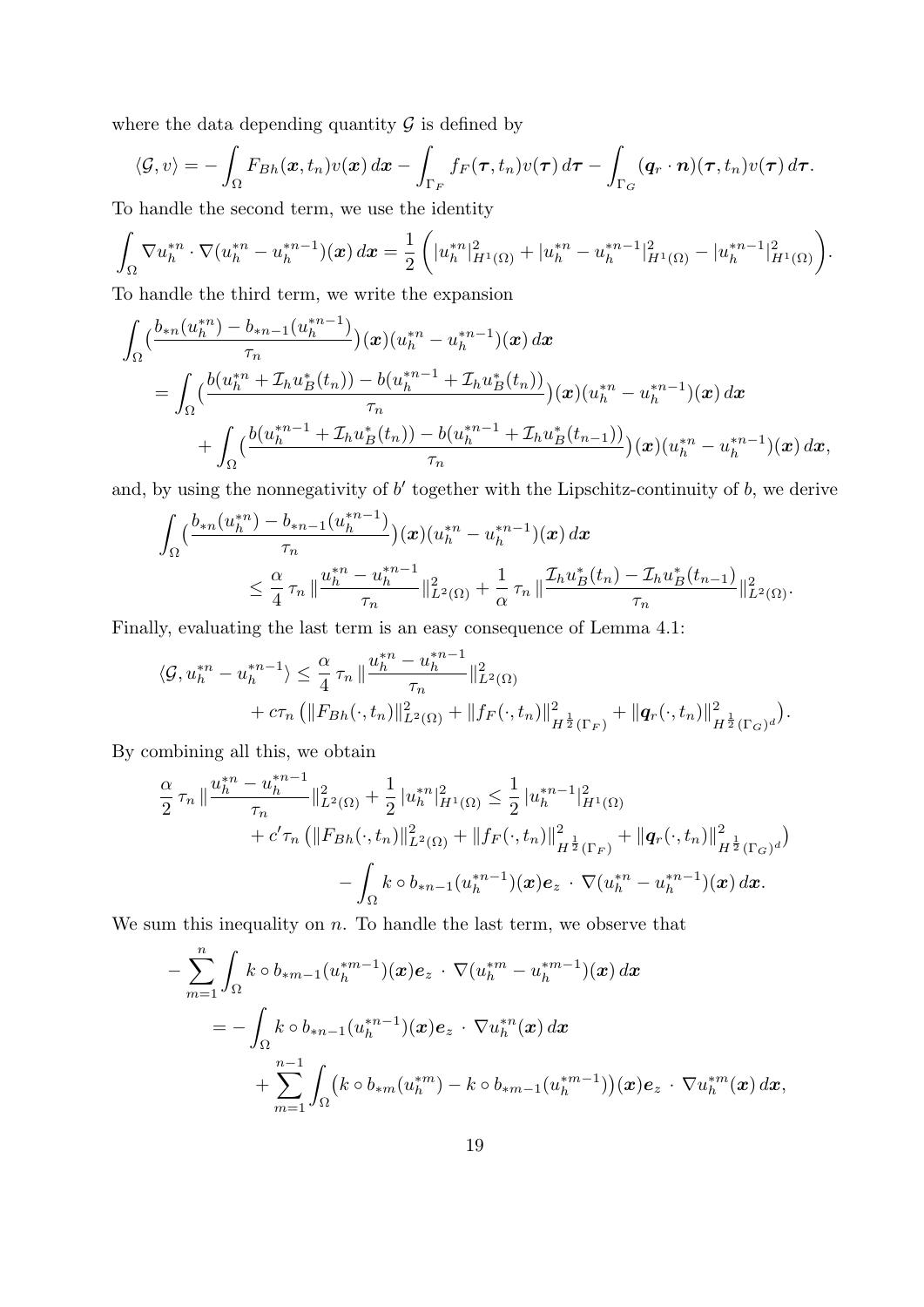whence, thanks to the boundedness of k and Lipschitz continuity of  $k \circ b$ ,

$$
- \sum_{m=1}^{n} \int_{\Omega} k \circ b_{*m-1}(u_{h}^{m-1^{*}})(x) e_{z} \cdot \nabla (u_{h}^{*m} - u_{h}^{*m-1})(x) dx
$$
  

$$
= c + \frac{1}{4} |u_{h}^{*n}|_{H^{1}(\Omega)}^{2} + \frac{\alpha}{4} \sum_{m=1}^{n-1} \tau_{m} || \frac{u_{h}^{*m} - u_{h}^{*m-1}}{\tau_{m}} ||_{L^{2}(\Omega)}^{2}
$$
  

$$
+ c' \sum_{m=1}^{n-1} \tau_{m} || \frac{\mathcal{I}_{h} u_{B}^{*}(t_{m}) - \mathcal{I}_{h} u_{B}^{*}(t_{m}-1)}{\tau_{m}} ||_{L^{2}(\Omega)}^{2} + c'' \sum_{m=1}^{n-1} \tau_{m} |u^{*m}|_{H^{1}(\Omega)}^{2}.
$$

We conclude by using the discrete Grönwall's lemma, see  $[8,$  Chap. V, Lemma 2.4 for instance.

Let us now introduce the function  $u_{h\tau}^*$  which is affine on each interval  $[t_{n-1}, t_n]$ ,  $1 \leq n \leq N$ , and equal to  $u_h^{*n}$  at time  $t_n$ ,  $0 \leq n \leq N$ . When the data  $u_B$ ,  $f_F$ ,  $q_r$  and  $u_0$ satisfy

$$
u_B \in H^1(0, T; H^s(\Gamma_B)), \qquad f_F \in \mathscr{C}^0(0, T; H^{\frac{1}{2}}(\Gamma_F)),
$$
  

$$
q_r \in \mathscr{C}^0(0, T; H^{\frac{1}{2}}(\Gamma_G)^d), \qquad u_0 \in H^{s + \frac{1}{2}}(\Omega),
$$
 (4.8)

for some  $s > \frac{d-1}{2}$  (in order to ensure the stability the operator  $\mathcal{I}_h$ ), it follows from Lemma 4.2 that this function belongs to the set  $\mathbb{X}_0 = L^2(0,T;\mathbb{V}_0) \cap H^1(0,T;L^2(\Omega))$ , see (2.5) and (2.14); more precisely it satisfies

$$
||u_{h\tau}^*||_{L^2(0,T;H^1(\Omega)) \cap H^1(0,T;L^2(\Omega))} \le c(u_B, f_F, \mathbf{q}_r),
$$
\n(4.9)

where the constant  $c(u_B, f_F, \mathbf{q}_r)$  only depends on the data. Thus, we are in a position to derive the next result.

**Theorem 4.3.** For any data  $u_B$ ,  $f_F$ ,  $g_r$  and  $u_0$  satisfying (4.8) and (2.10), and for any positive coefficient  $\alpha$ , problem  $(2.3) - (2.4)$  has at least a solution in X.

**Proof:** Thanks to (4.9), the family of functions  $u_{h\tau}^*$  is bounded in  $\mathbb{X}_0$  independently of h and  $\tau$ . Thus, there exist a sequence  $(\mathcal{T}_{hk})_k$  of triangulations  $\mathcal{T}_h$  and a sequence  $(\tau_k)_k$  of pameters  $\tau$  such that, with obvious notation, the sequence  $(u_k^*)_k$  converges to a function u<sup>\*</sup> of  $\mathbb{X}_0$  weakly in  $L^2(0,T;H^1(\Omega) \cap H^1(0,T;L^2(\Omega))$  and strongly in  $L^2(0,T;L^2(\Omega))$ . We now intend to prove that  $u^*$  is a solution of problem  $(2.13) - (2.14)$ . Since it obviously satisfies (2.13), we now investigate the convergence of all terms in (4.2). For clarity, we keep the notation  $u_h^{*n}$  for  $u_k^{*}(t_n)$ .

1) The convergence of the first term follows from the expansion

$$
\alpha \int_{\Omega} \left( \frac{u_h^{*n} - u_h^{*n-1}}{\tau_n} \right) (\boldsymbol{x}) (v_h - u_h^{*n}) (\boldsymbol{x}) d\boldsymbol{x} = \alpha \int_{\Omega} (\partial_t u^*) (\boldsymbol{x}, t_n) (v_h - u^*) (\boldsymbol{x}, t_n) d\boldsymbol{x} + \alpha \int_{\Omega} (\partial_t (u_k^* - u^*)) (\boldsymbol{x}, t_n) (v_h - u^*) (\boldsymbol{x}, t_n) d\boldsymbol{x} + \alpha \int_{\Omega} (\partial_t u_k^*) (\boldsymbol{x}, t_n) (u^* - u_h^{*n}) (\boldsymbol{x}, t_n) d\boldsymbol{x}.
$$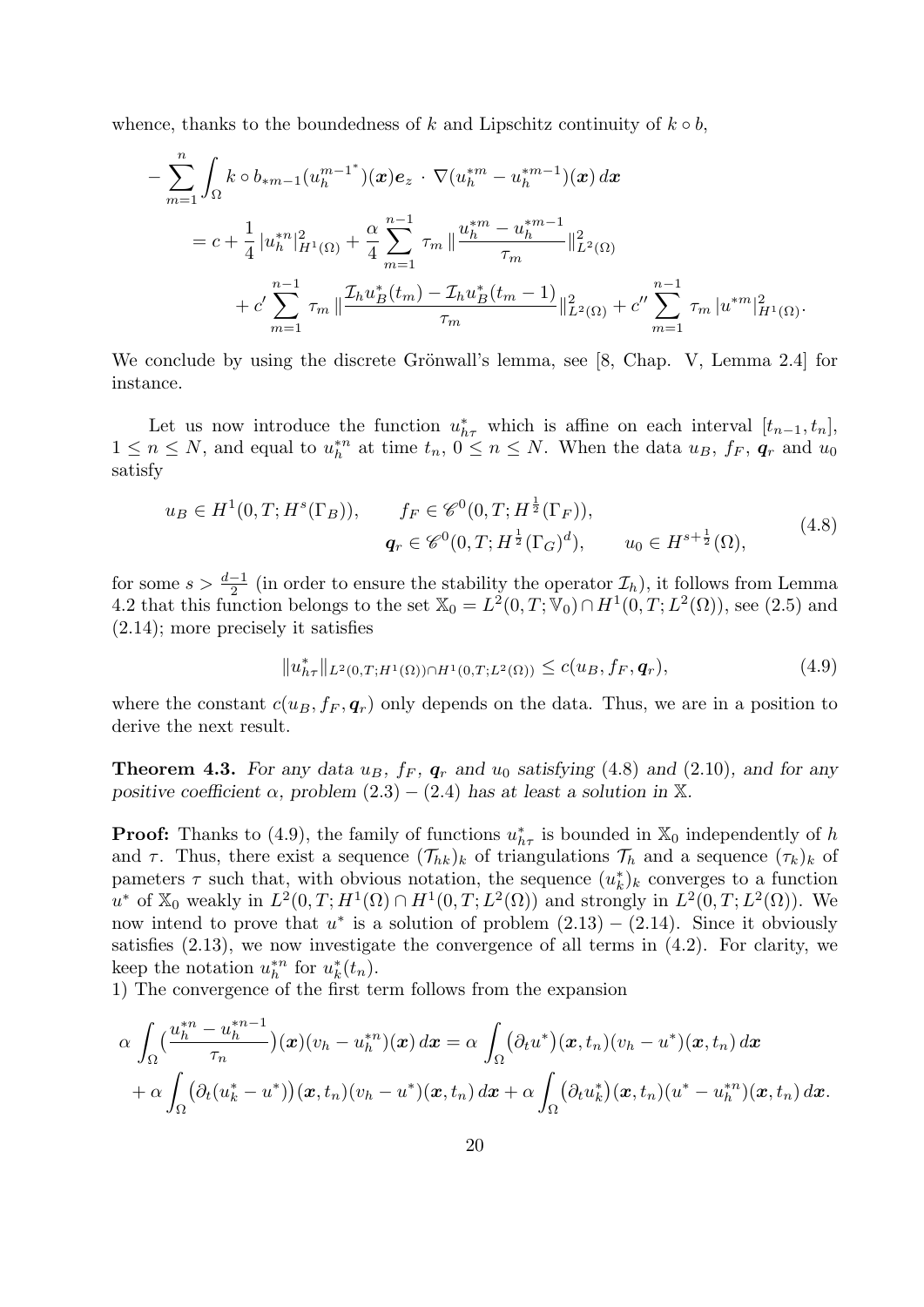2) To prove the convergence of the term

$$
\int_{\Omega} \big(\frac{b_{*n}(u_h^{*n})-b_{*n-1}(u_h^{*n-1})}{\tau_n}\big)(\bm{x})(v_h-u_h^{*n})(\bm{x})\,d\bm{x},
$$

we use a rather complex expansion that we skip for brevity, combined with the dominated convergence theorem of Lebesgue: Indeed, since  $(u_k^*)_k$  converges to a function  $u^*$ in  $L^2(0,T;L^2(\Omega))$ , it converges almost every where in  $\Omega \times ]0,T[$ , so that  $(b'(u_k^*))_k$  also converges a.e. to  $b'(u^*)$ ; thus, since b' is bounded,  $(b'(u_k^*))_k$  also converges to  $b'(u^*)$  in  $L^2(0,T;L^2(\Omega)).$ 

3) The convergence of the term  $\int_{\Omega} \nabla u_h^{*n}(\bm{x}, t_n) \bm{e}_z \cdot \nabla (v_h - u_h^{*n})(\bm{x}, t_n)) d\bm{x}$  is a consequence of the weak lower semi-continuity of the norm.

4) The convergence of the term  $\int_{\Omega} k \circ b_{n-1}(u_h^{n-1})$  $\binom{n-1^*}{h}(\boldsymbol{x})\boldsymbol{e}_z \,\cdot\, \nabla (v_h - u_h^{*n})(\boldsymbol{x})\, d\boldsymbol{x}$  is easily derived from the expansion

$$
\int_{\Omega} k \circ b_{*n-1}(u_{h}^{*n-1})(x)e_{z} \cdot \nabla(v_{h}-u_{h}^{*n})(x) dx \n= \int_{\Omega} k \circ b_{*}(u^{*})(x,t_{n})e_{z} \cdot \nabla(v_{h}-u^{*})(x,t_{n}) dx \n+ \int_{\Omega} (k \circ b_{*n-1}-k \circ b_{*})(u^{*})(x,t_{n})e_{z} \cdot \nabla(v_{h}-u^{*})(x,t_{n}) dx \n+ \int_{\Omega} k \circ b_{*n-1}(u^{*})(x,t_{n})e_{z} \cdot \nabla(u^{*}-u_{h}^{*n})(x) dx \n+ \int_{\Omega} (k \circ b_{*n-1}(u_{h}^{*n-1})-k \circ b_{*n-1}(u^{*}))(x)e_{z} \cdot \nabla(v_{h}-u_{h}^{*n})(x,t_{n}) dx,
$$

and there also from the dominated convergence theorem of Lebesgue. 5) The convergence of all terms in the right-hand side of (4.2) is obviously derived from the weak convergence of the sequence  $(u_k^*)_k$ .

Finally, using the density of the union of the  $\mathbb{V}_{h0}$  in  $\mathbb{V}_0$ , we derive that  $u^*$  is a solution of problem  $(2.13) - (2.14)$ . Thus, the function  $u = u^* + u^*$  is a solution of problem  $(2.3) - (2.4).$ 

Even if this requires a slightly different regularity of the data, Theorem 4.3 combined with Proposition 2.2 yields that, for any positive coefficient  $\alpha$ , problem  $(2.3) - (2.4)$  is well-posed in X. This of course is a great improvement of the results in Section 2 and leads to think that the discretization proposed in Section 3 is rather efficient. We shall check this in the second part of this work.